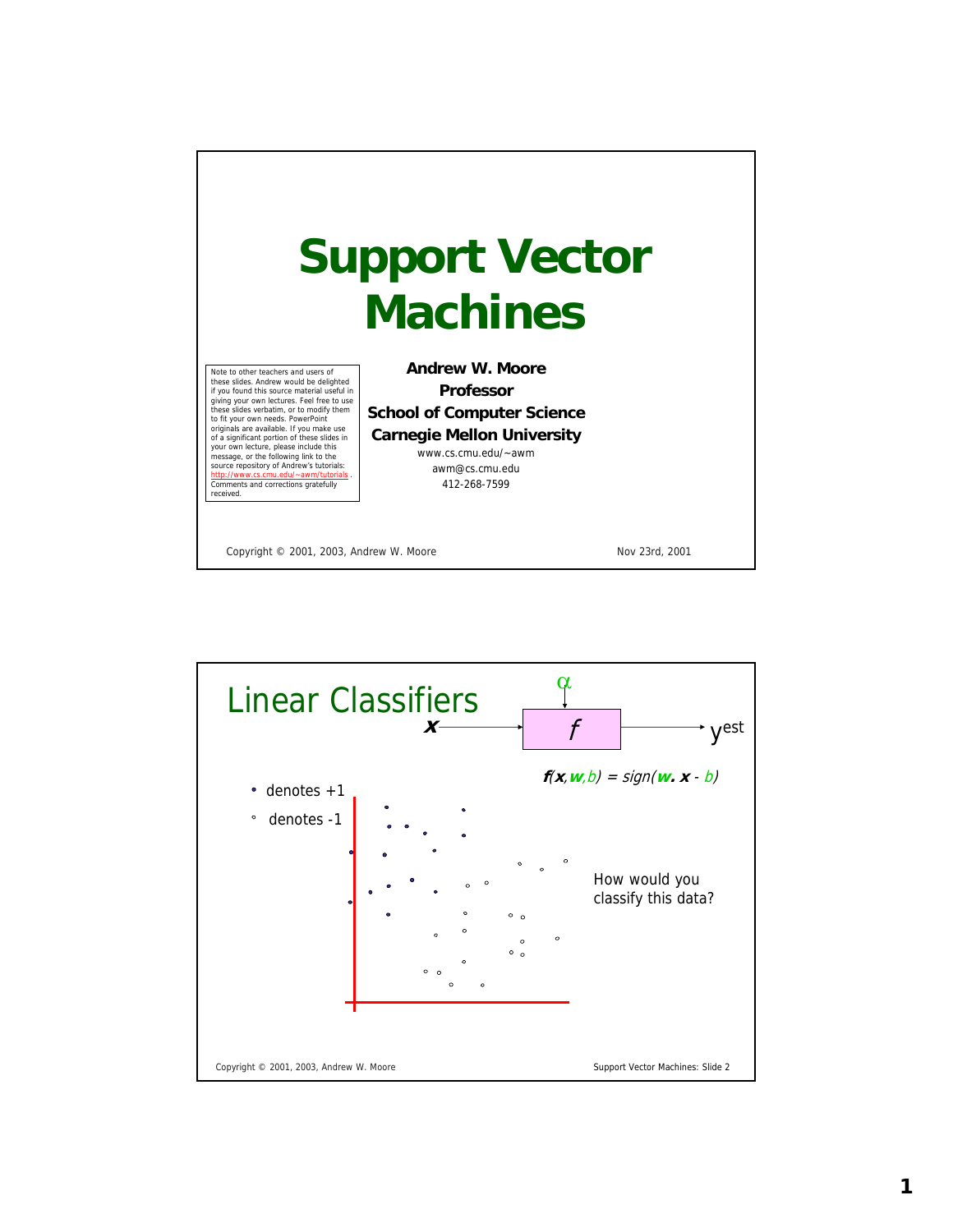

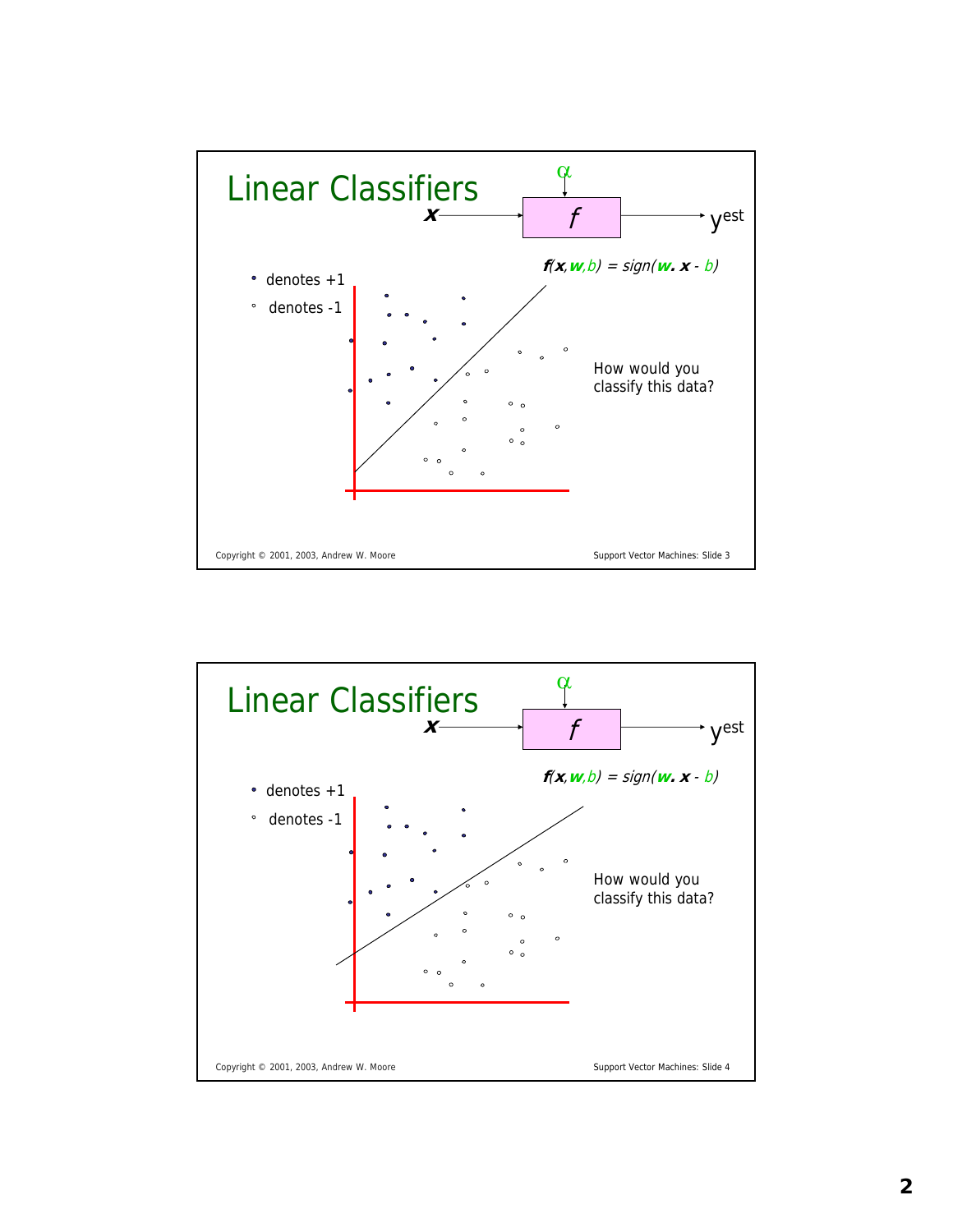

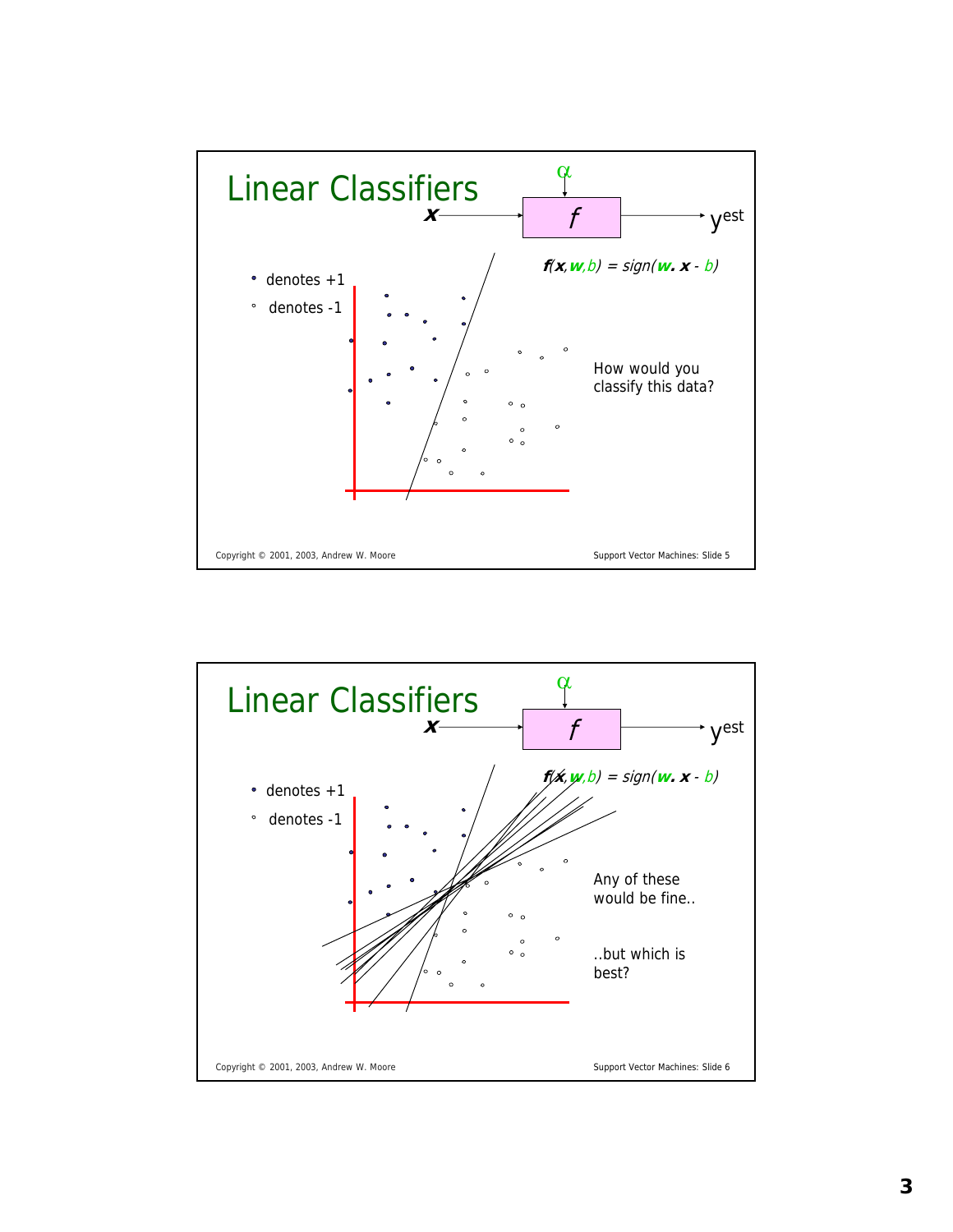

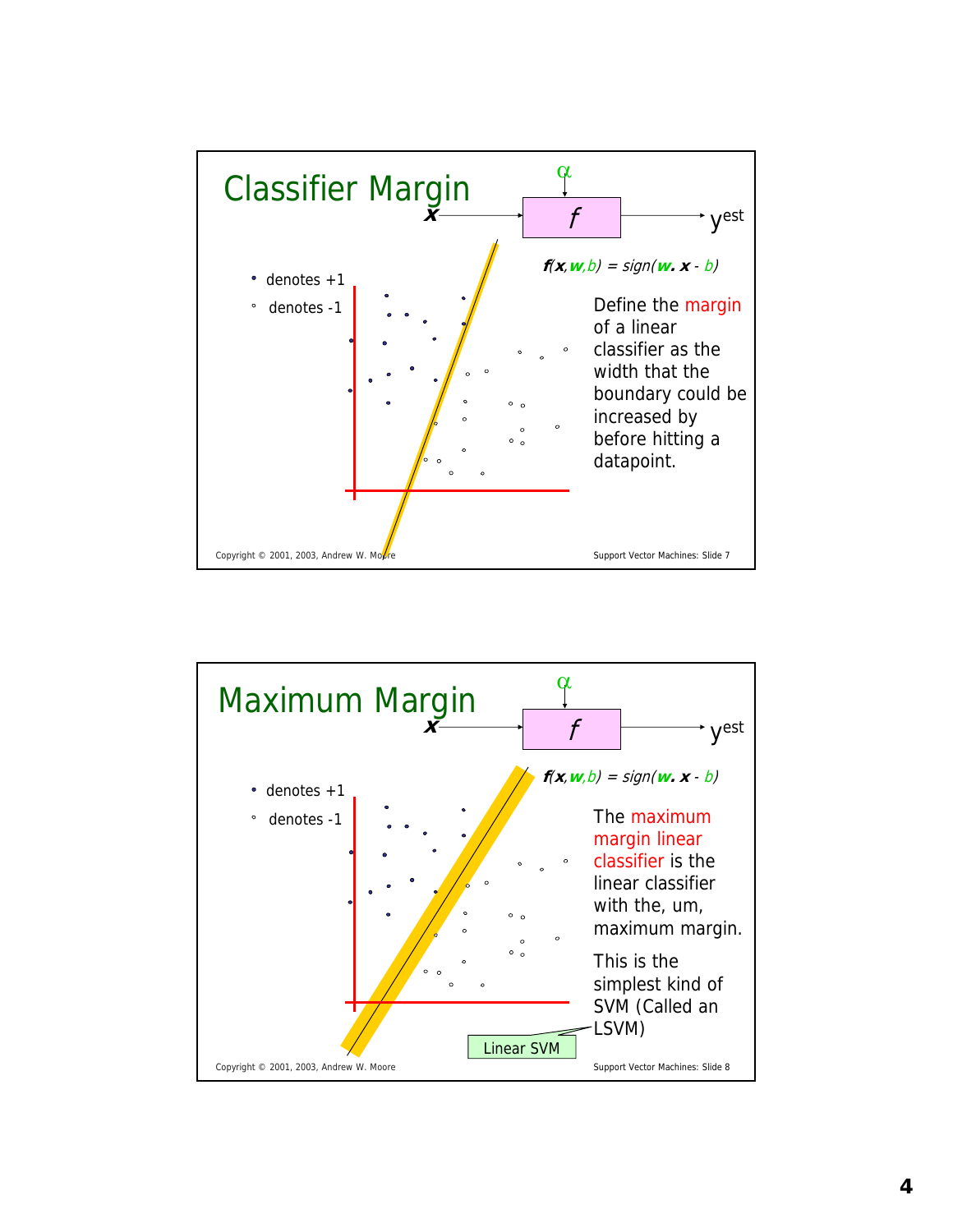

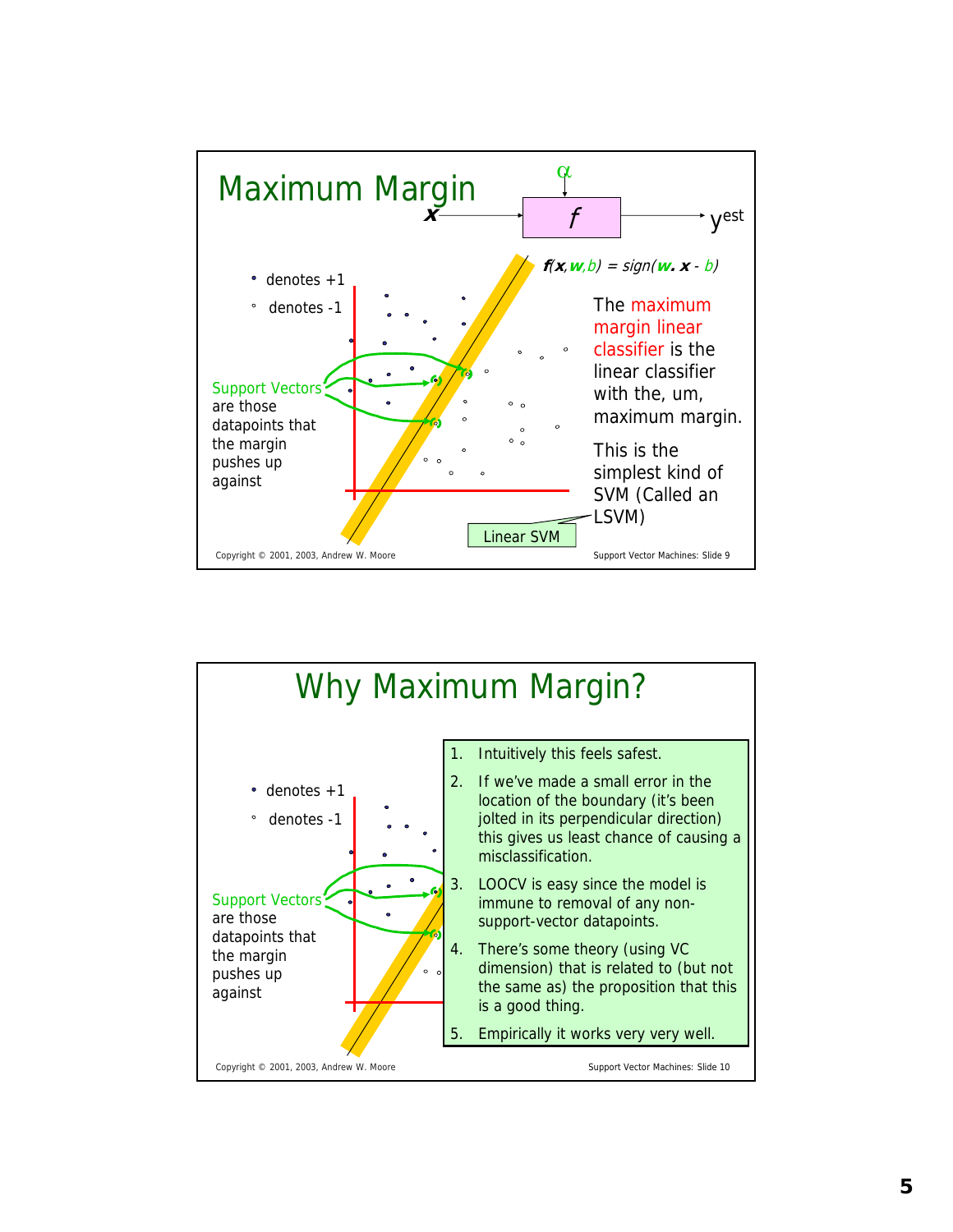

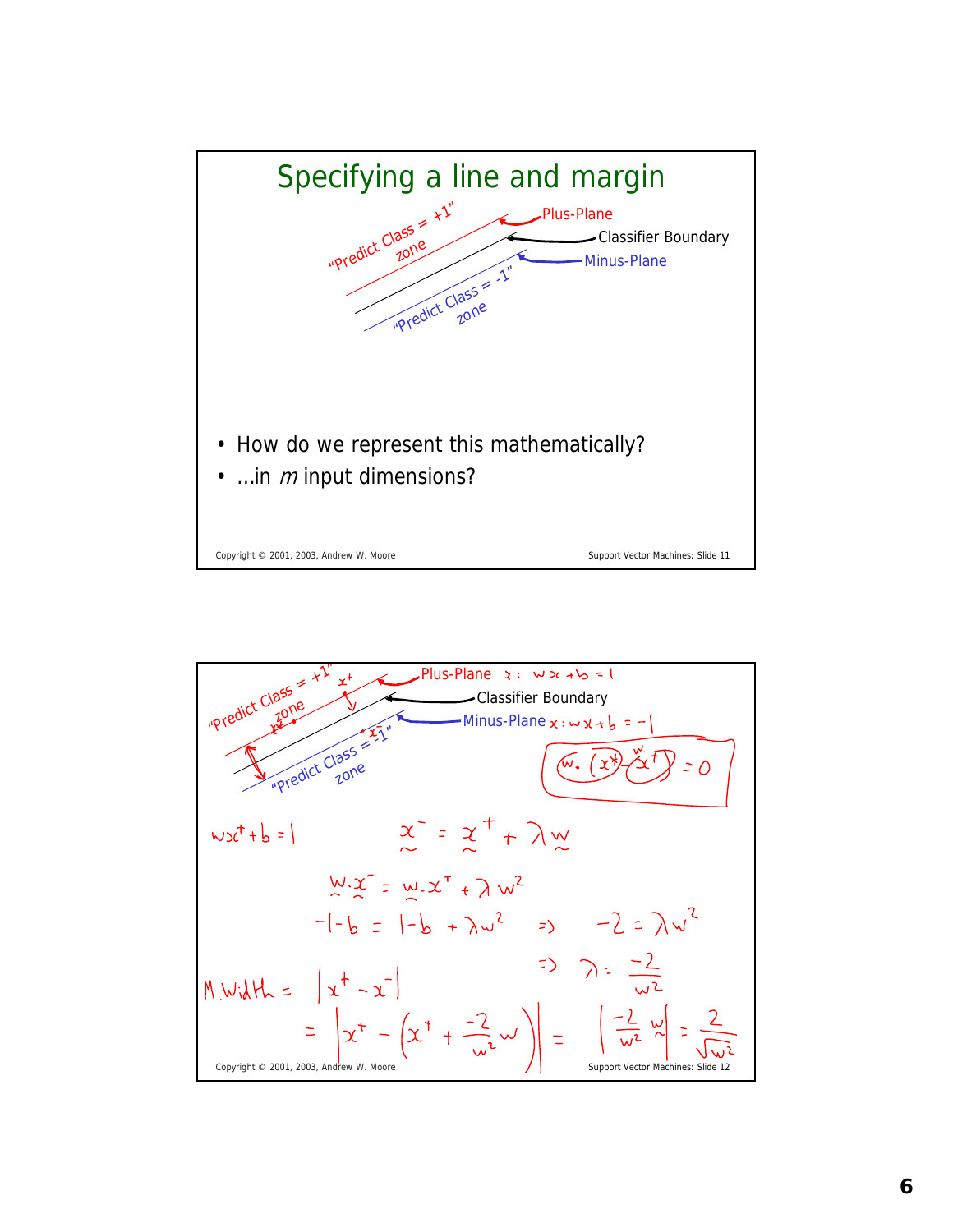

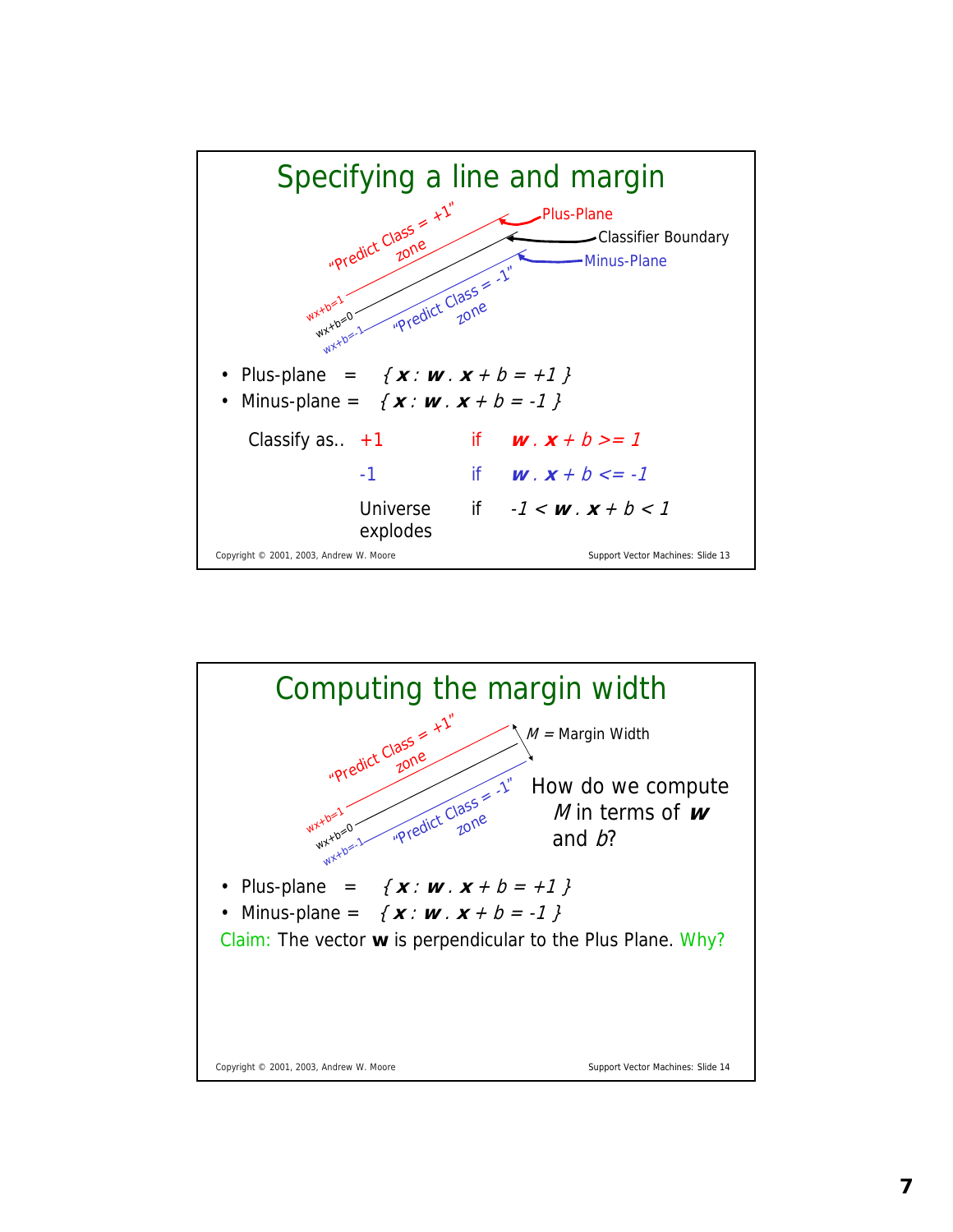

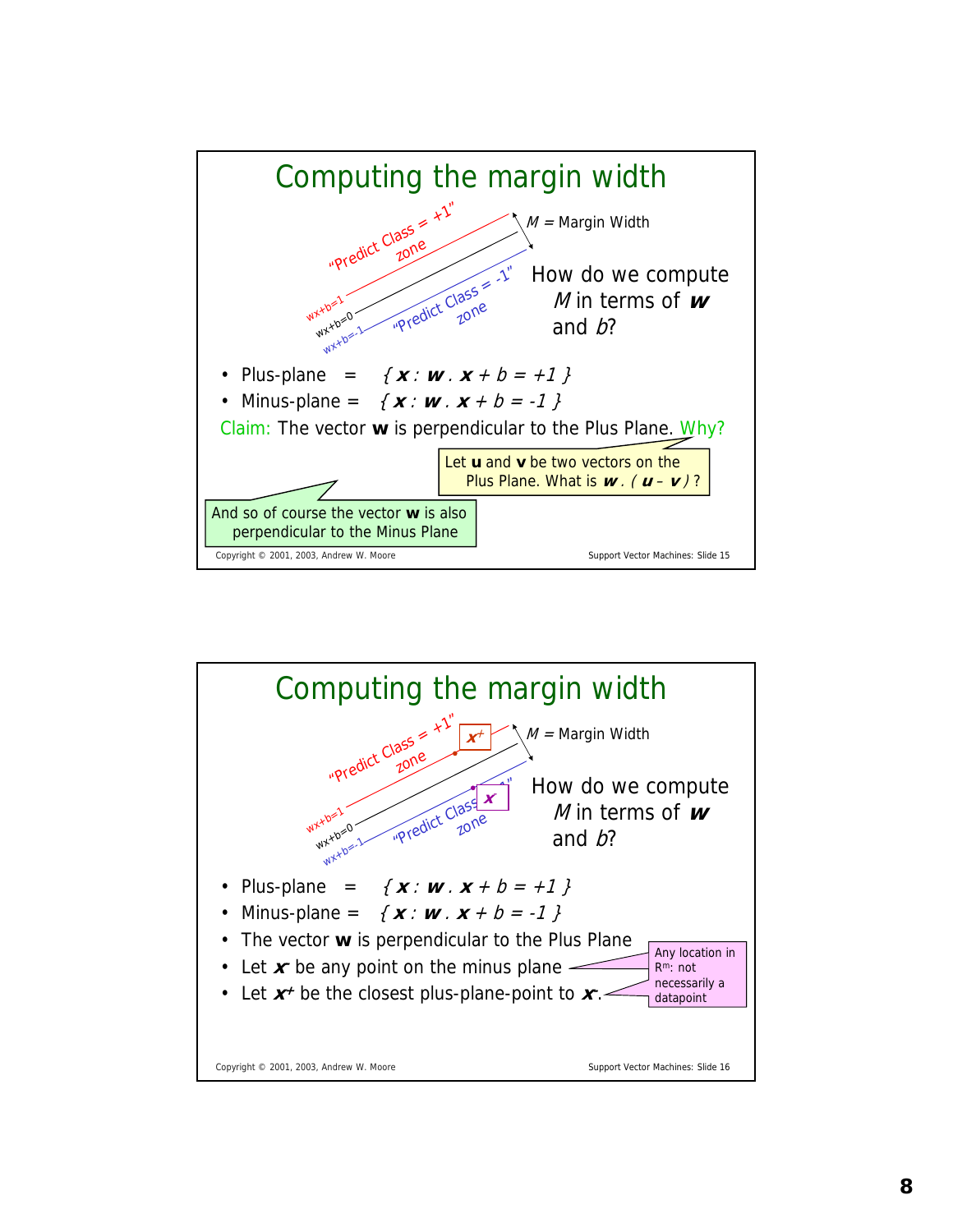

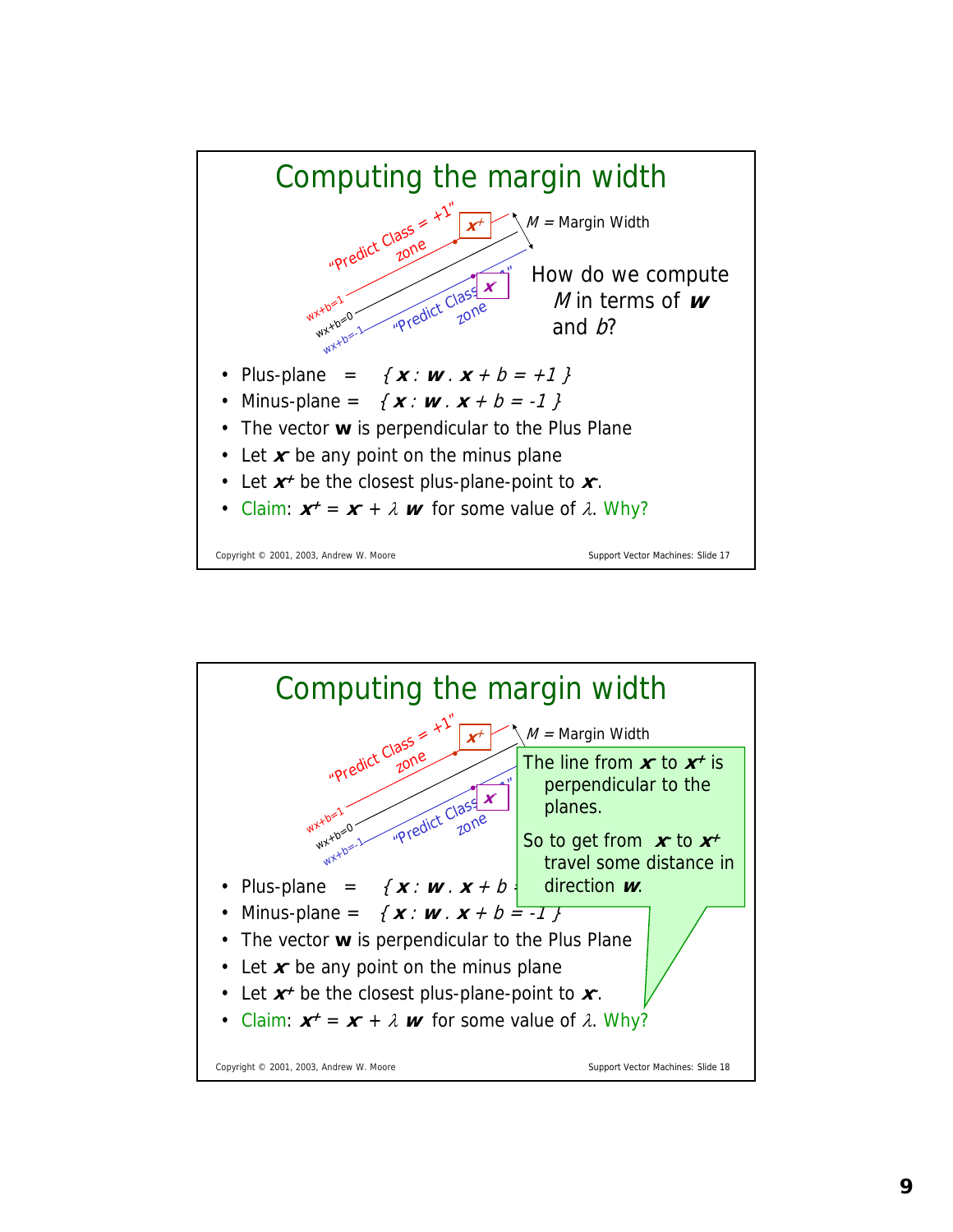

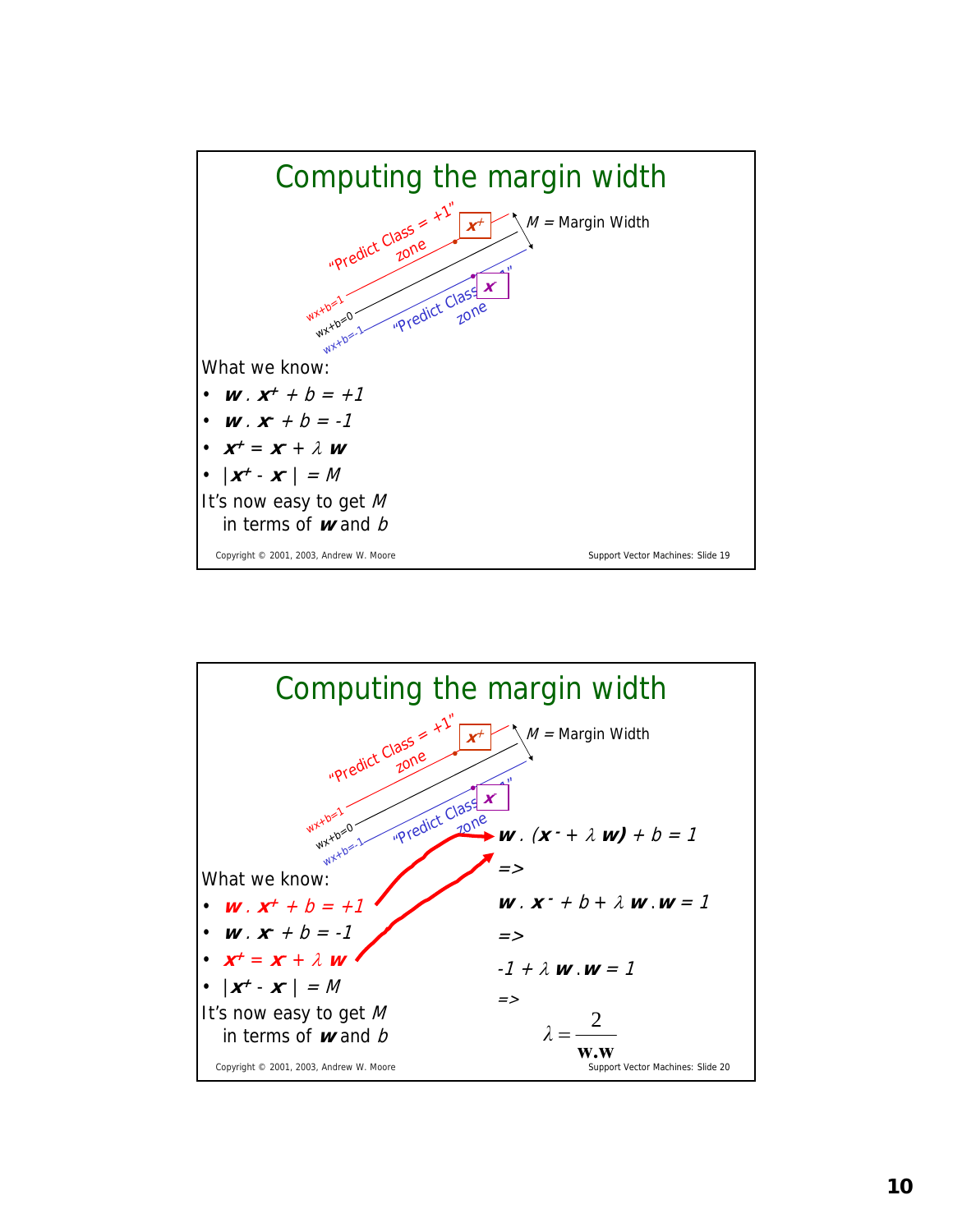

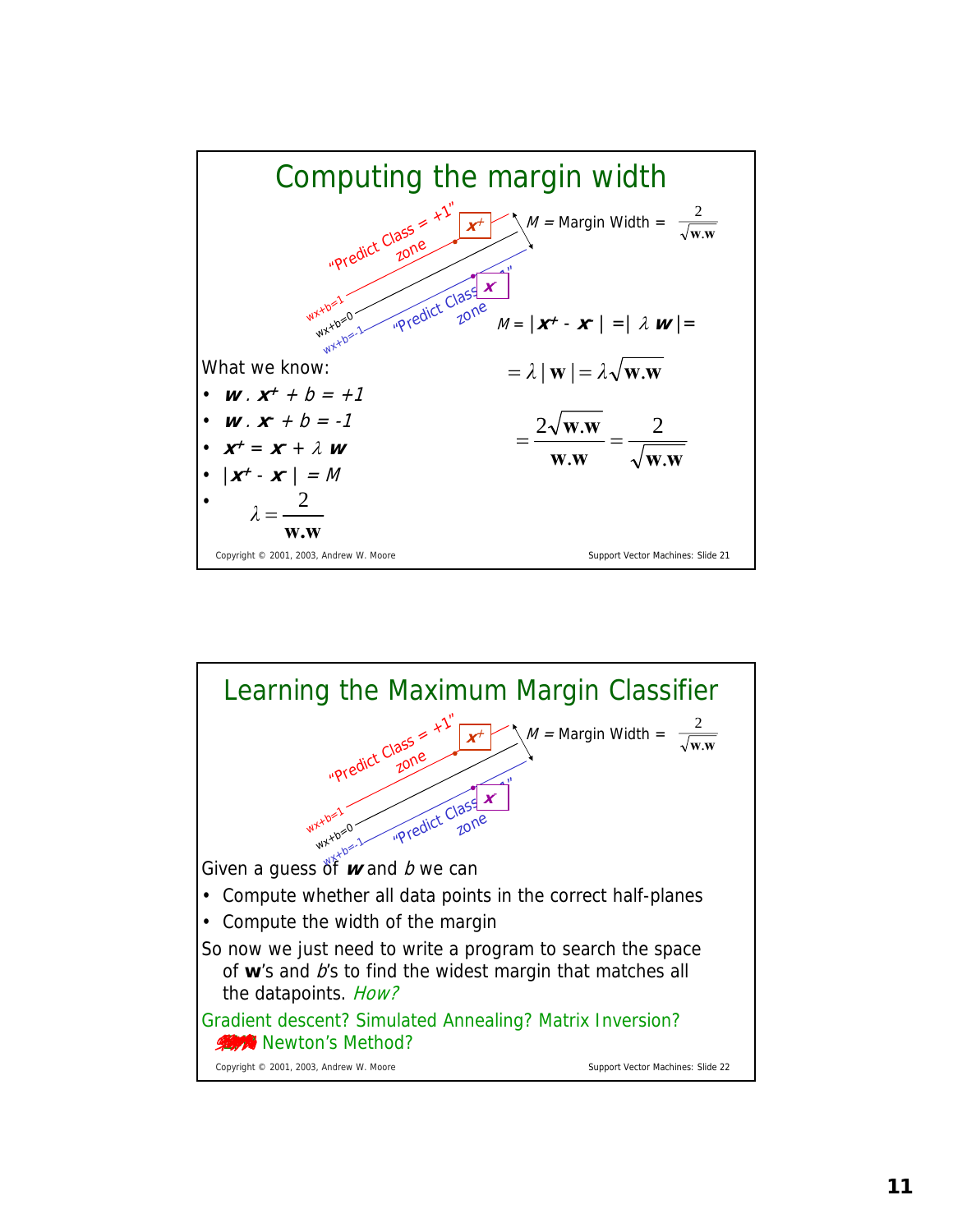

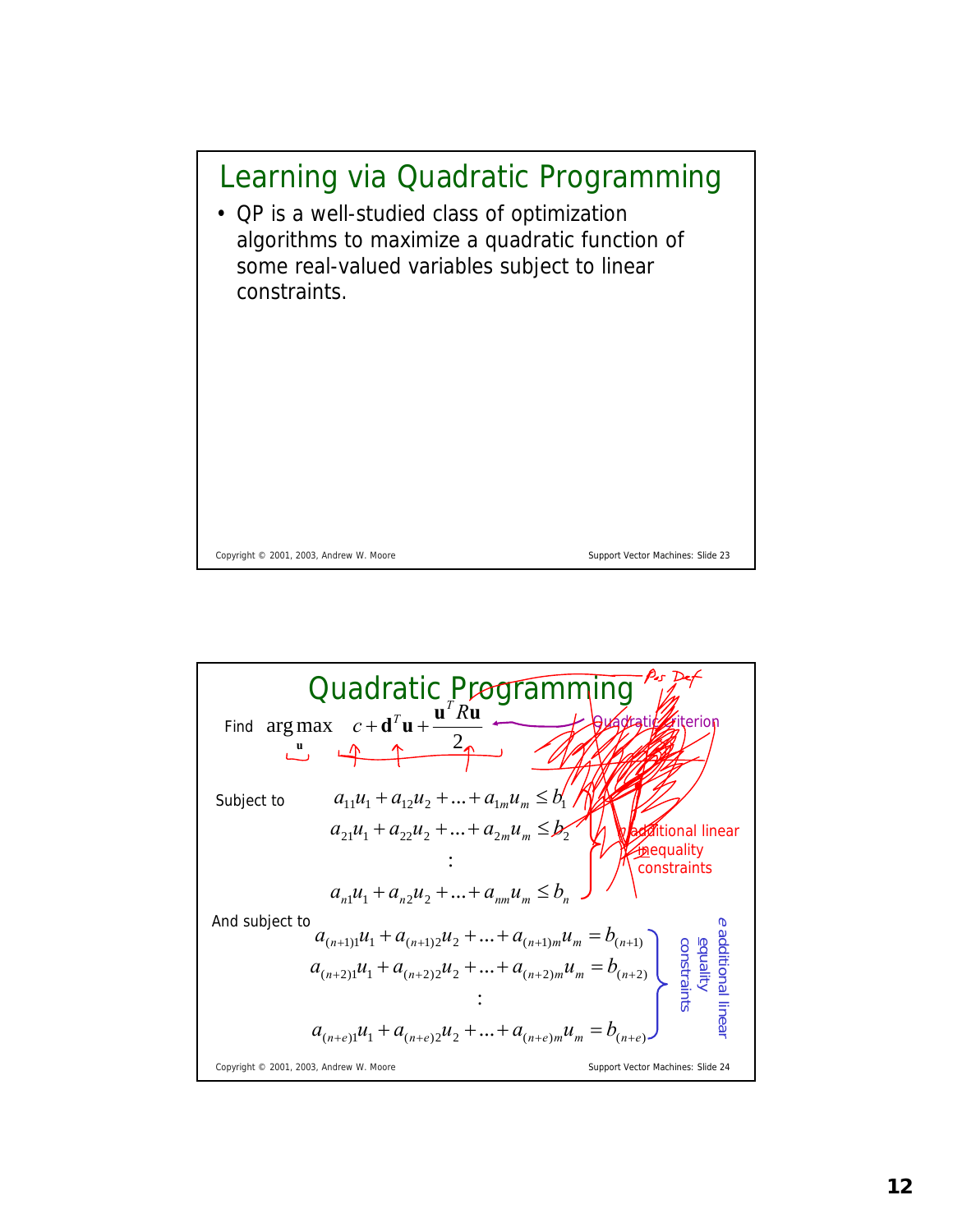

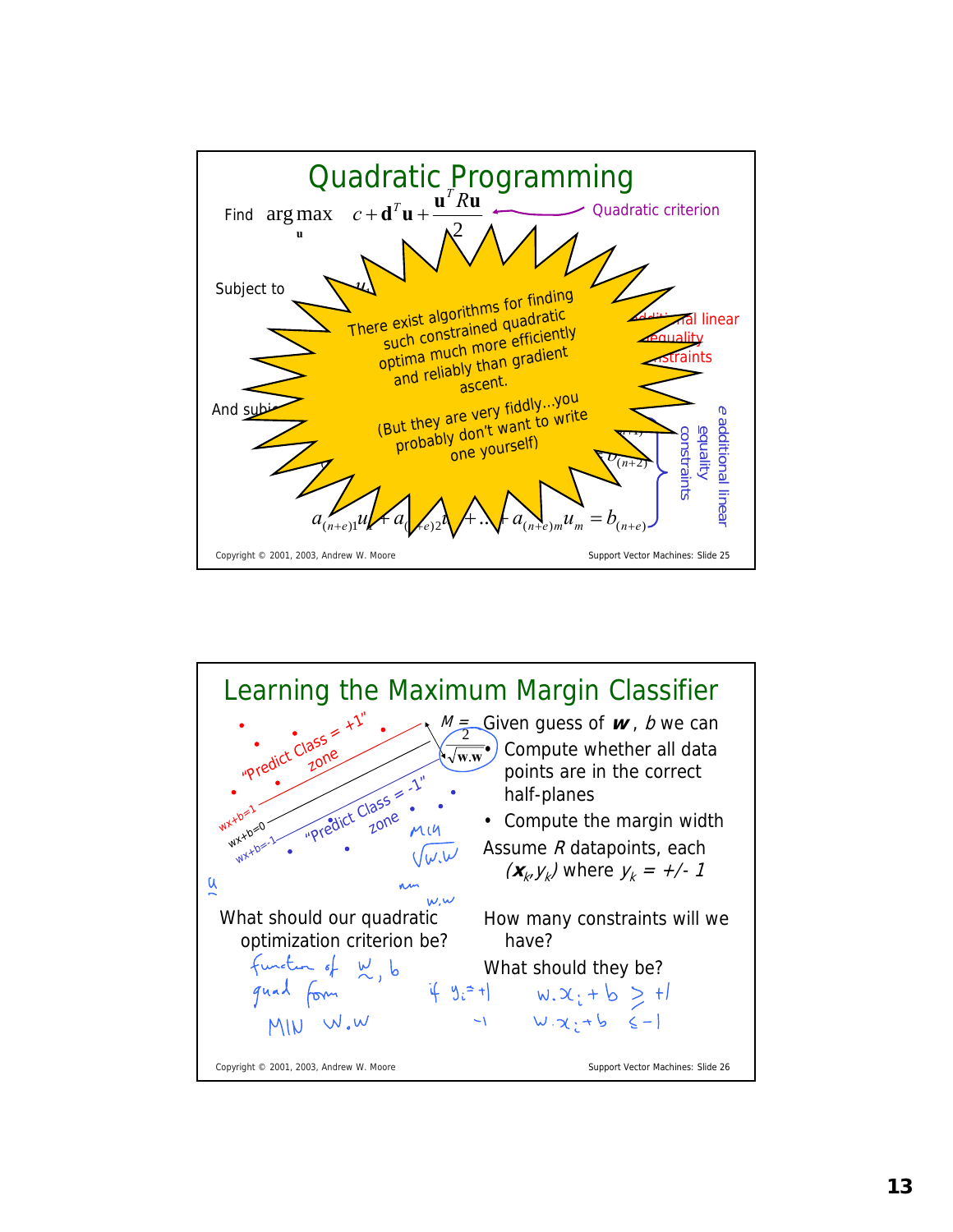

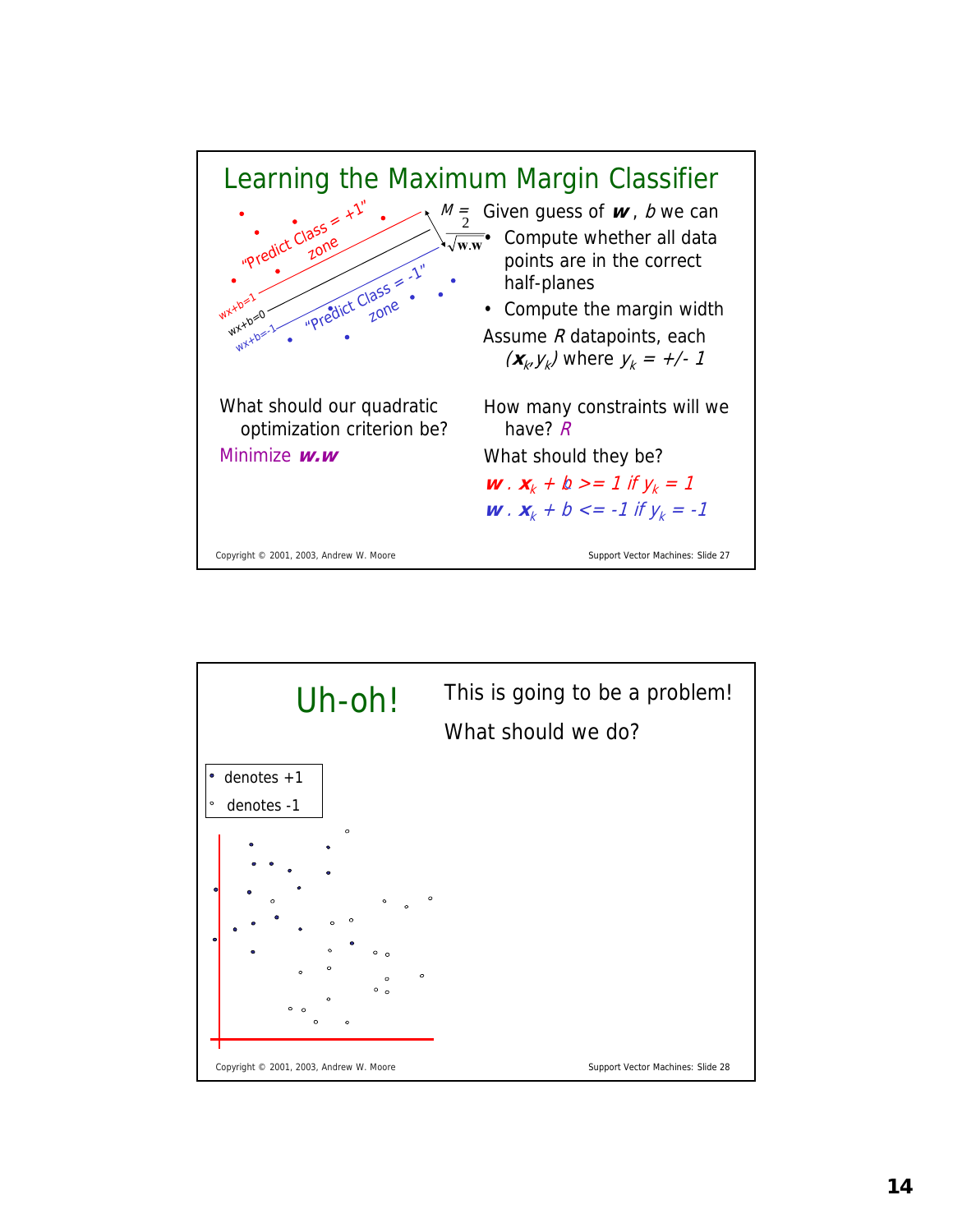

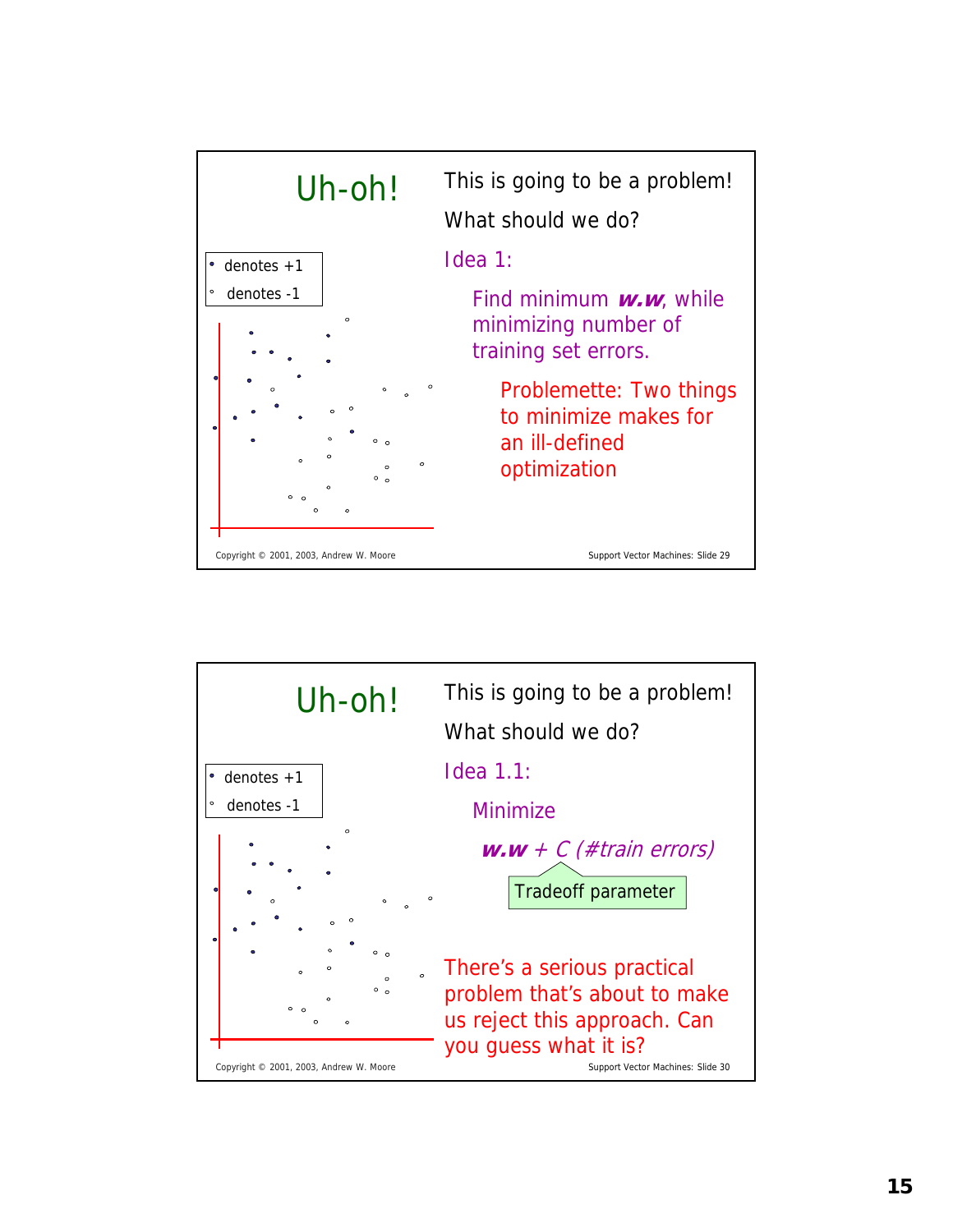

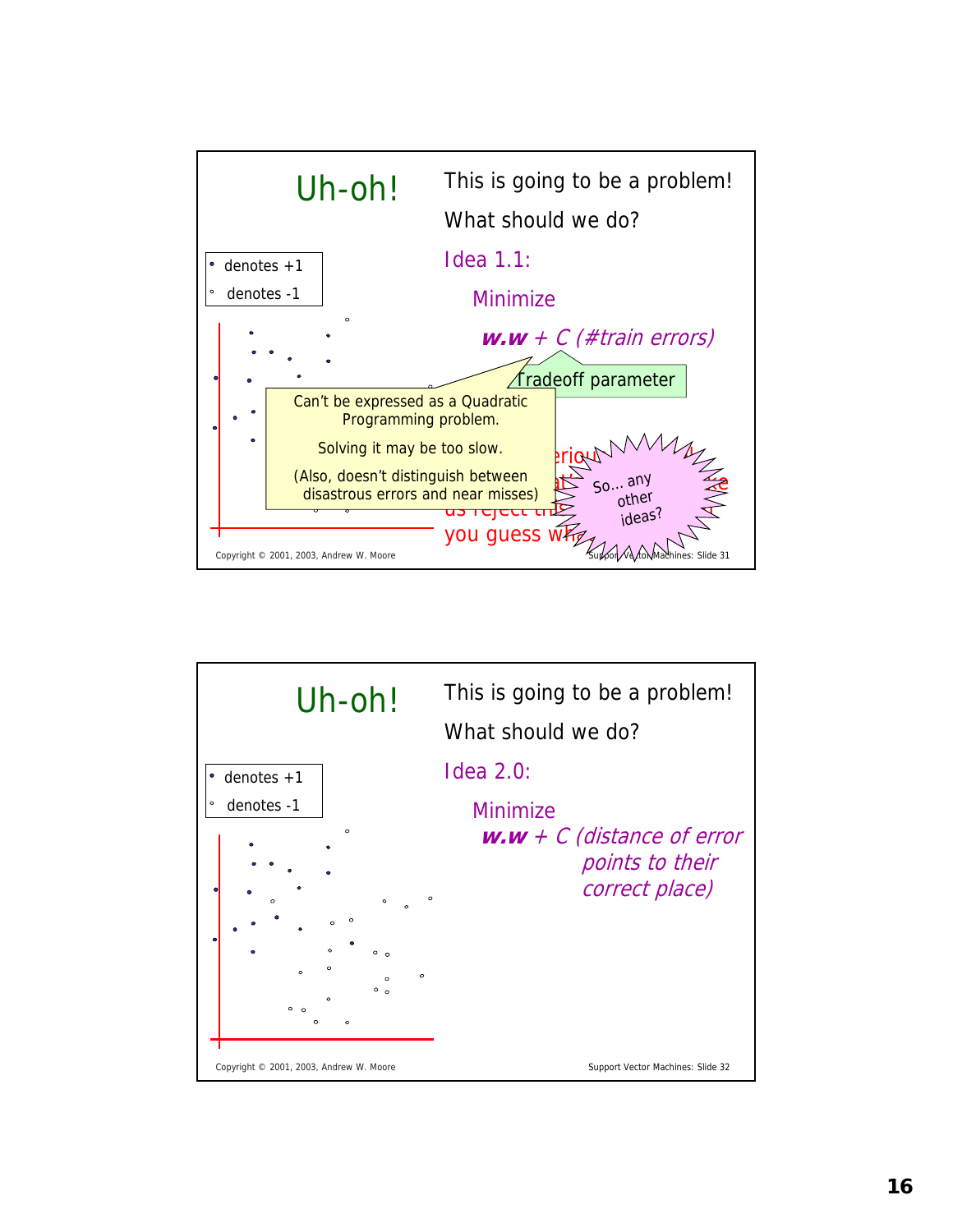

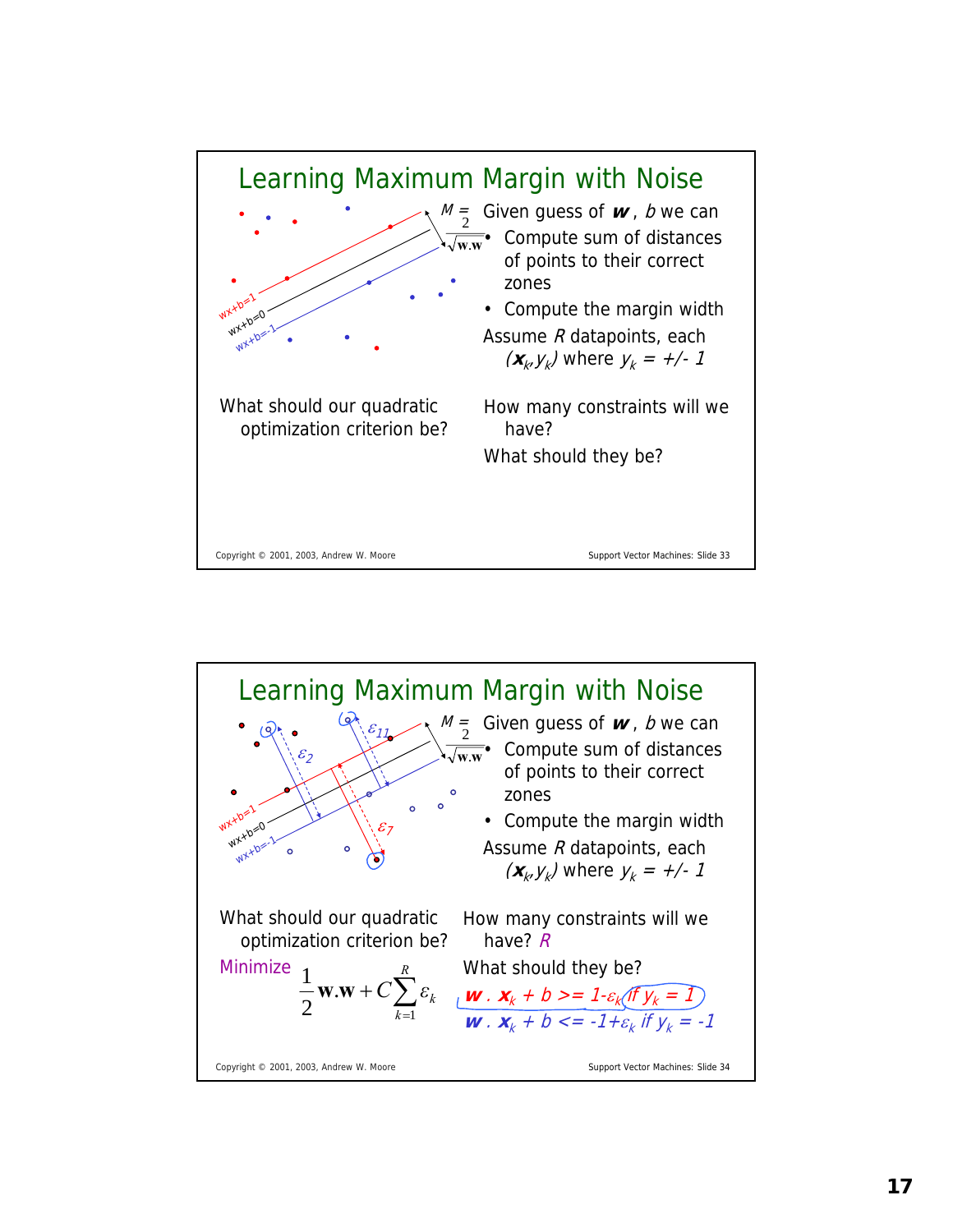

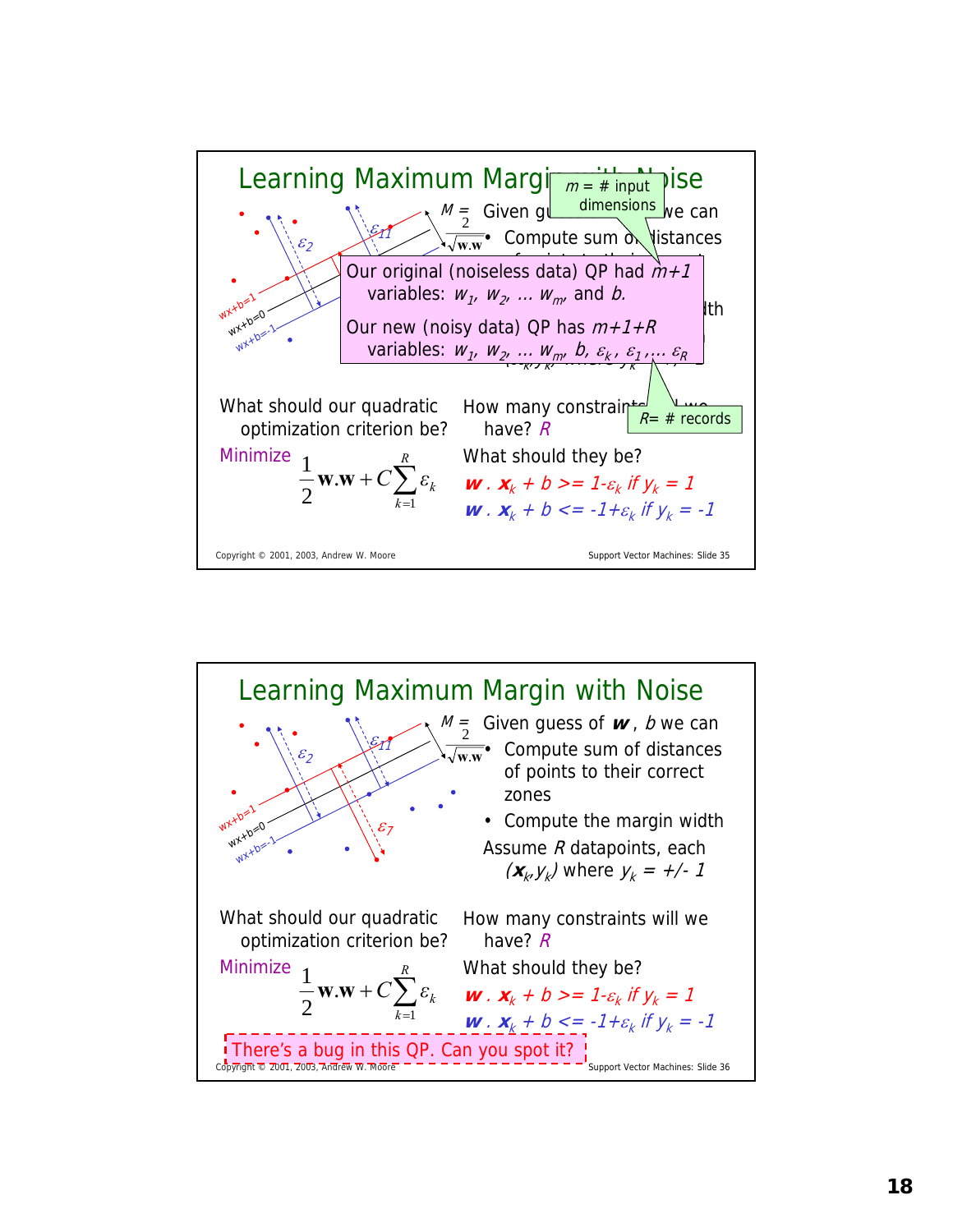

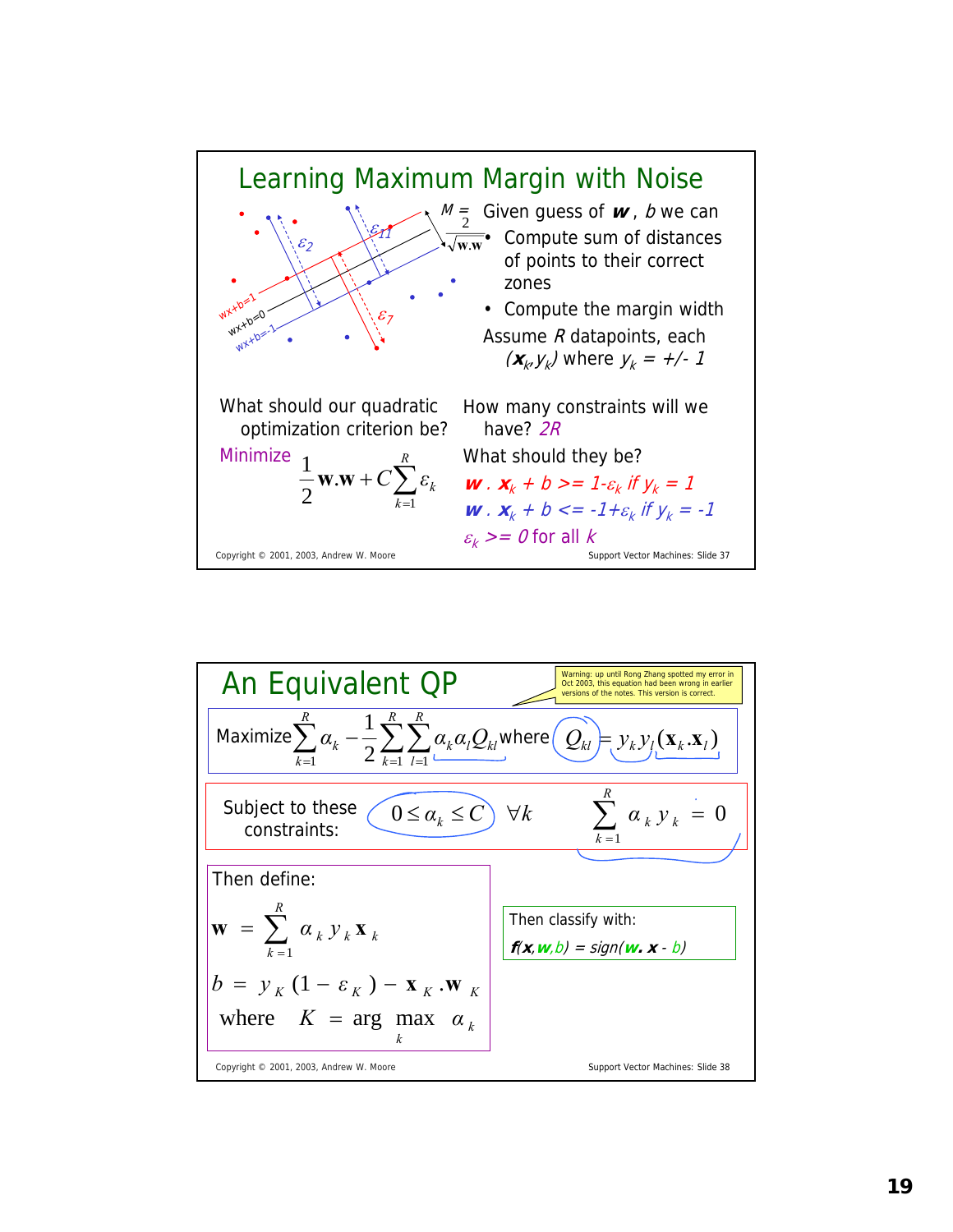

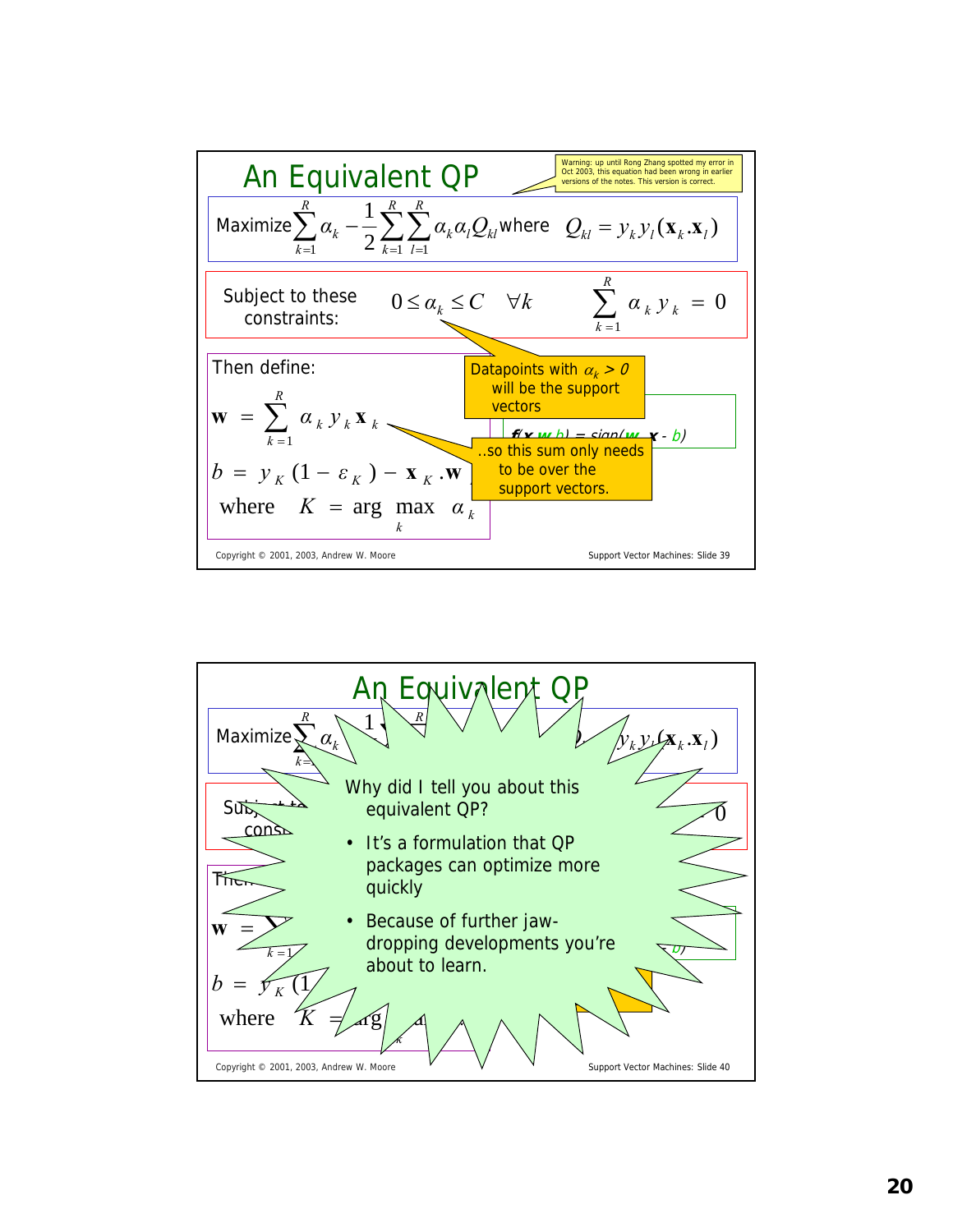

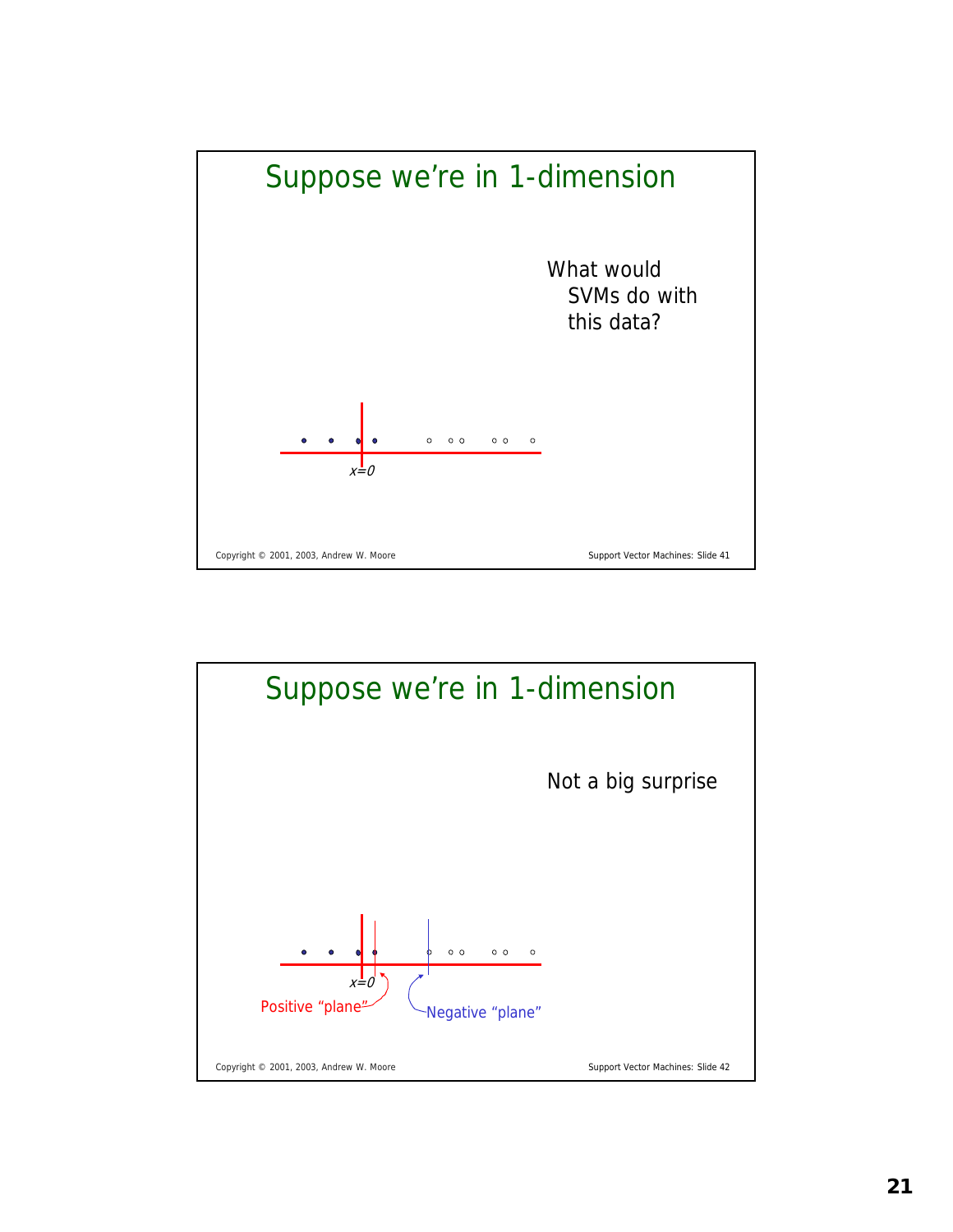

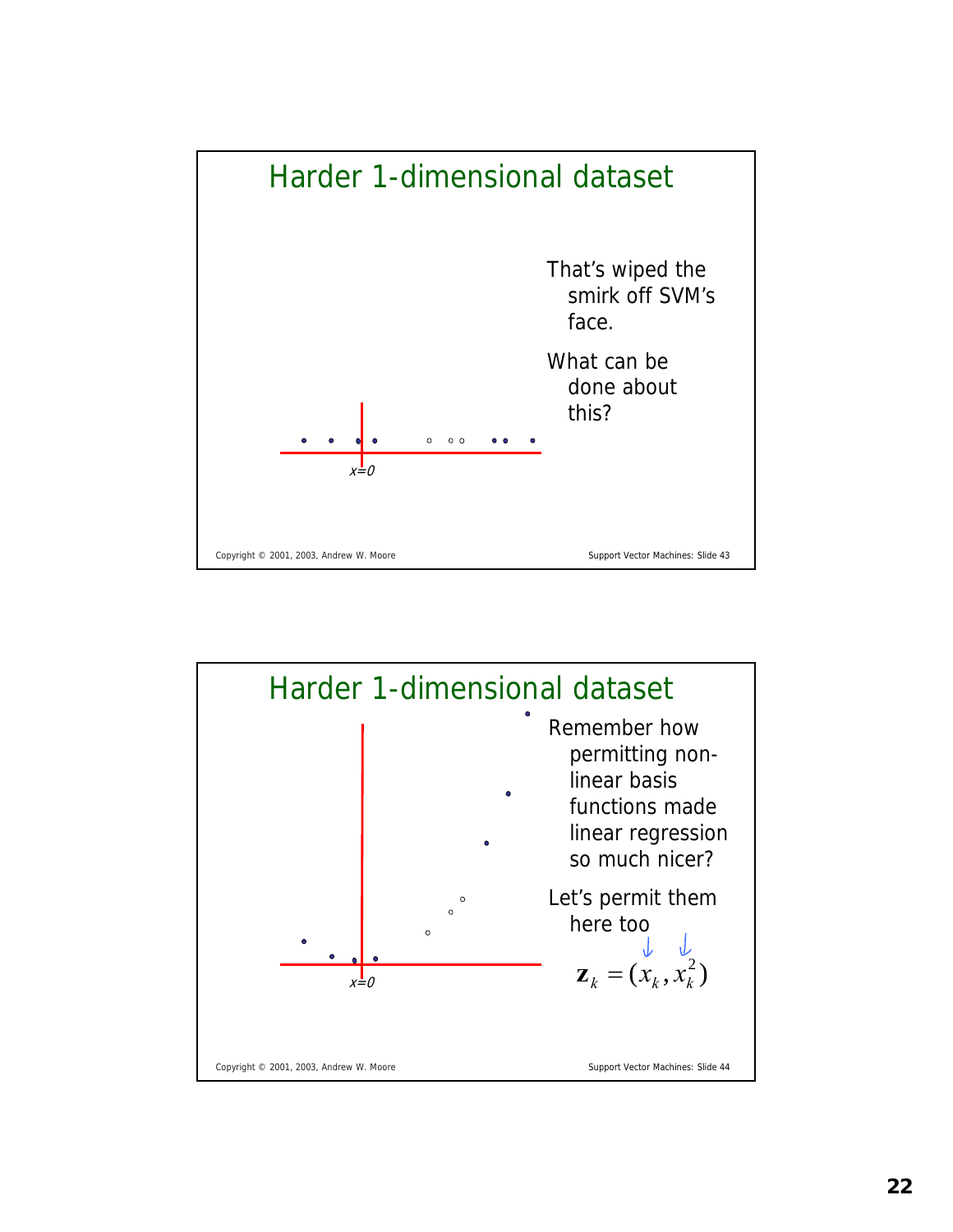

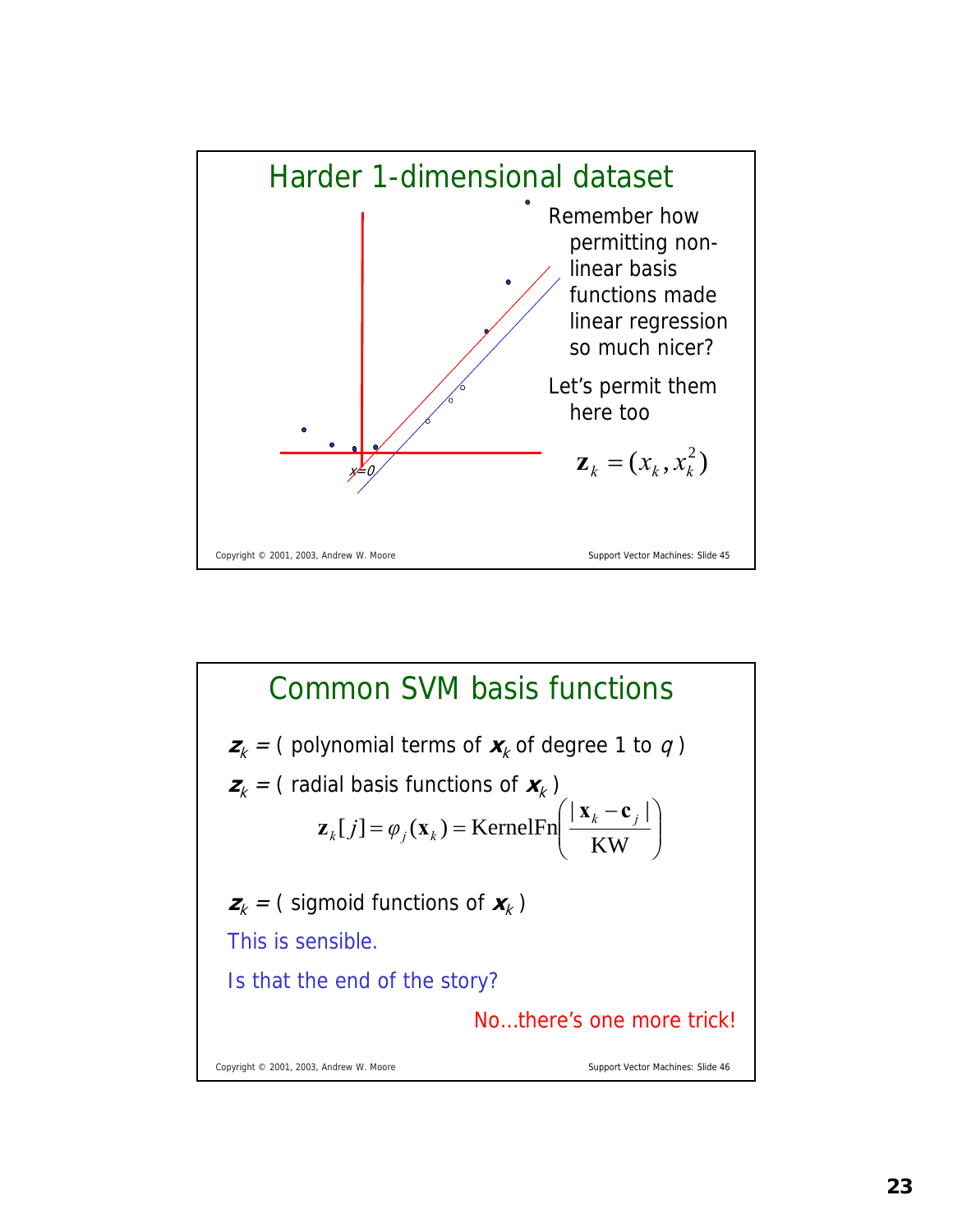

| QP with basis functions.                                                                        | W                   |                     |                     |                     |                     |                     |                     |
|-------------------------------------------------------------------------------------------------|---------------------|---------------------|---------------------|---------------------|---------------------|---------------------|---------------------|
| \n $\frac{R}{k-1} \alpha_k - \frac{1}{2} \sum_{k=1}^R \sum_{l=1}^R \alpha_k \alpha_l Q_{kl}$ \n | \n $\frac{R}{k}$ \n | \n $\frac{R}{k}$ \n |                     |                     |                     |                     |                     |
| \n $\frac{R}{k-1} \alpha_k - \frac{1}{2} \sum_{k=1}^R \sum_{l=1}^R \alpha_k \alpha_l Q_{kl}$ \n | \n $\frac{R}{k}$ \n | \n $\frac{R}{k}$ \n | \n $\frac{R}{k}$ \n |                     |                     |                     |                     |
| \n $\frac{R}{k}$ \n                                                                             | \n $\frac{R}{k}$ \n | \n $\frac{R}{k}$ \n | \n $\frac{R}{k}$ \n | \n $\frac{R}{k}$ \n | \n $\frac{R}{k}$ \n |                     |                     |
| \n $\frac{R}{k}$ \n                                                                             | \n $\frac{R}{k}$ \n | \n $\frac{R}{k}$ \n |                     |                     |                     |                     |                     |
| \n $\frac{R}{k}$ \n                                                                             | \n $\frac{R}{k}$ \n | \n $\frac{R}{k}$ \n | \n $\frac{R}{k}$ \n |                     |                     |                     |                     |
| \n $\frac{R}{k}$ \n                                                                             | \n $\frac{R}{k}$ \n | \n $\frac{R}{k}$ \n | \n $\frac{R}{k}$ \n | \n $\frac{R}{k}$ \n | \n $\frac{R}{k}$ \n | \n $\frac{R}{k}$ \n | \n $\frac{R}{k}$ \n |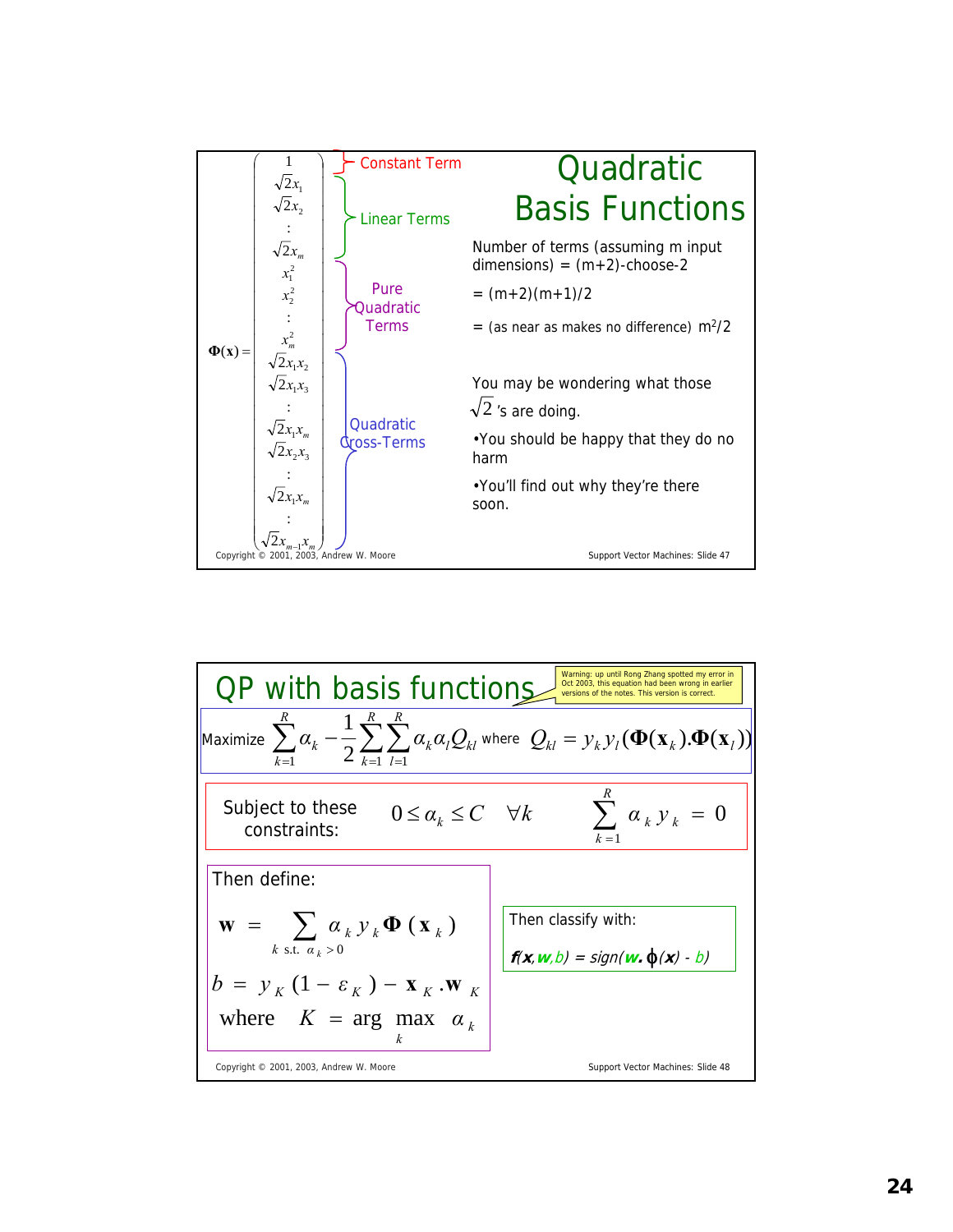

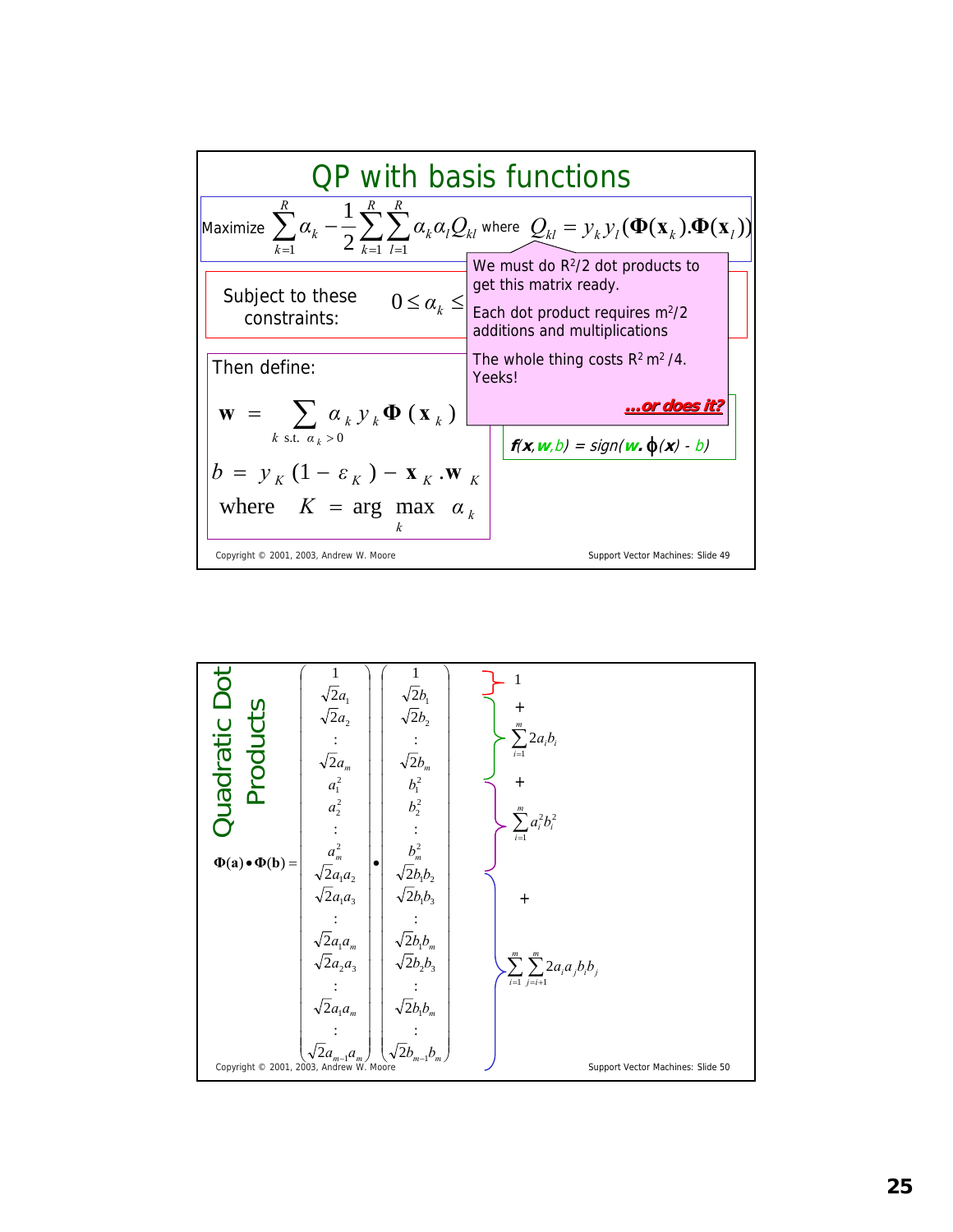

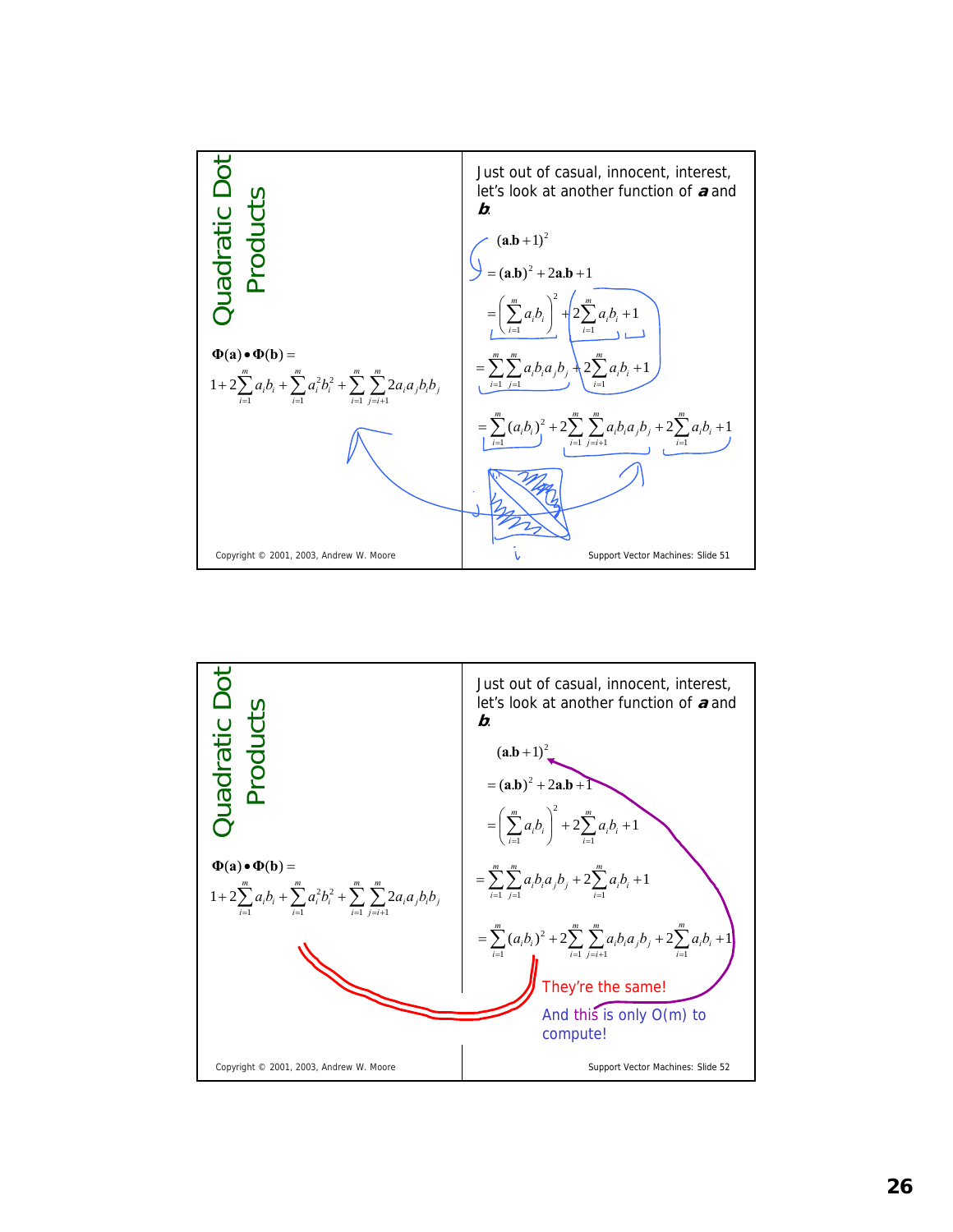

| <b>Higher Order Polynomials</b>                                              |                                           |                                                          |                                |                   |                                                 |                          |
|------------------------------------------------------------------------------|-------------------------------------------|----------------------------------------------------------|--------------------------------|-------------------|-------------------------------------------------|--------------------------|
| Poly-<br>nomial                                                              | $\phi(x)$                                 | Cost to<br>build $Q_{kl}$<br>matrix<br>tradition<br>ally | Cost if 100<br>inputs          | $\phi(a).\phi(b)$ | Cost to<br>build $Q_{kl}$<br>matrix<br>sneakily | Cost if<br>100<br>inputs |
| Quadratic                                                                    | All $m^2/2$<br>terms up to<br>degree 2    | $m^2 R^2 / 4$                                            | 2,500 $R^2$                    | $(a.b+1)^2$       | $mR^2/2$                                        | $50 R^2$                 |
| Cubic                                                                        | All $m^3/6$<br>terms up to<br>degree 3    |                                                          | $m^3 R^2 / 12   83,000 R^2$    | $(a.b+1)^3$       | $mR^2/2$                                        | 50 $R^2$                 |
| Quartic                                                                      | All $m^{4}/24$<br>terms up to<br>degree 4 |                                                          | $m^4 R^2 / 48$ 1,960,000 $R^2$ | $(a.b+1)^4$       | $mR^2/2$                                        | $50 R^2$                 |
| Support Vector Machines: Slide 54<br>Copyright © 2001, 2003, Andrew W. Moore |                                           |                                                          |                                |                   |                                                 |                          |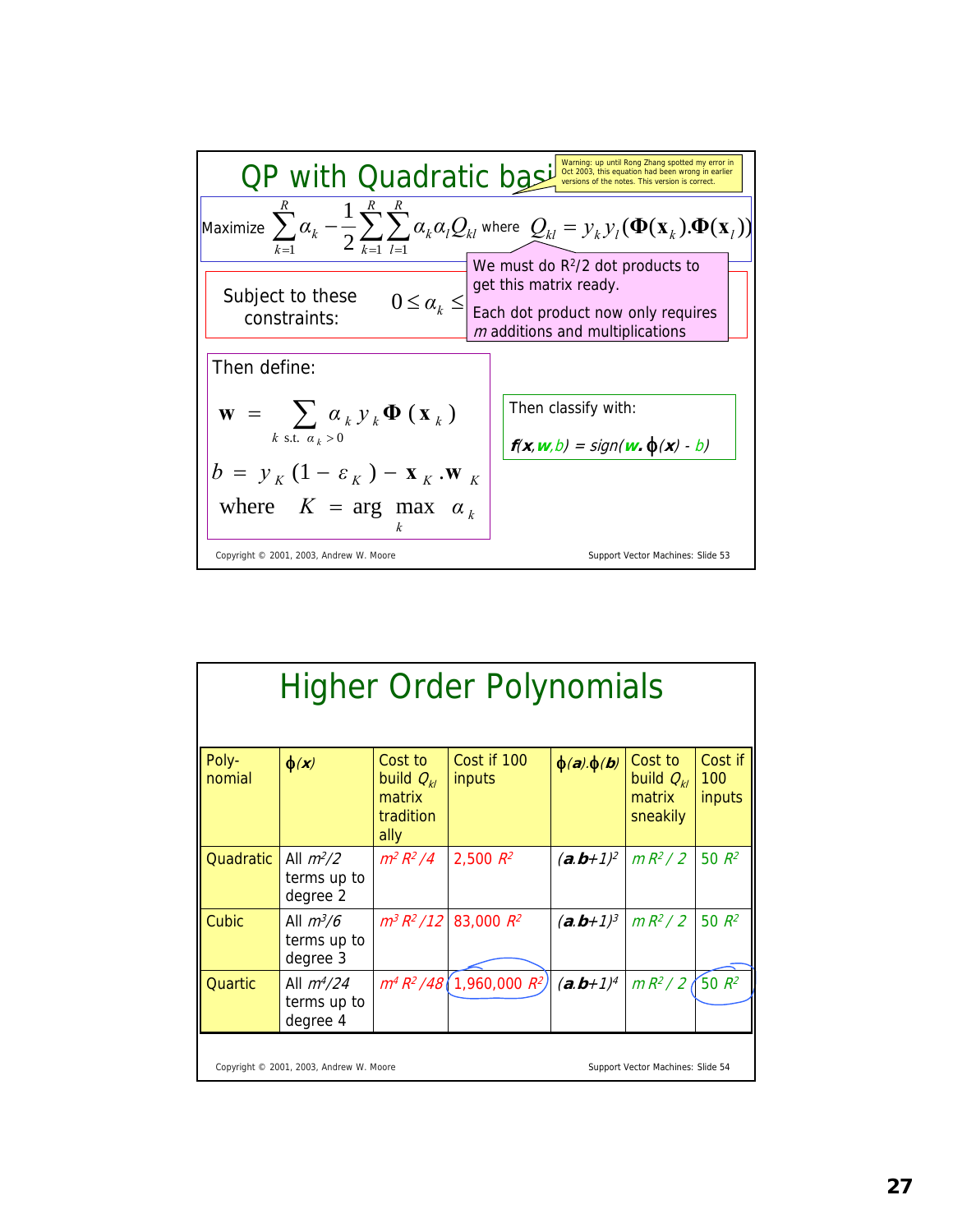

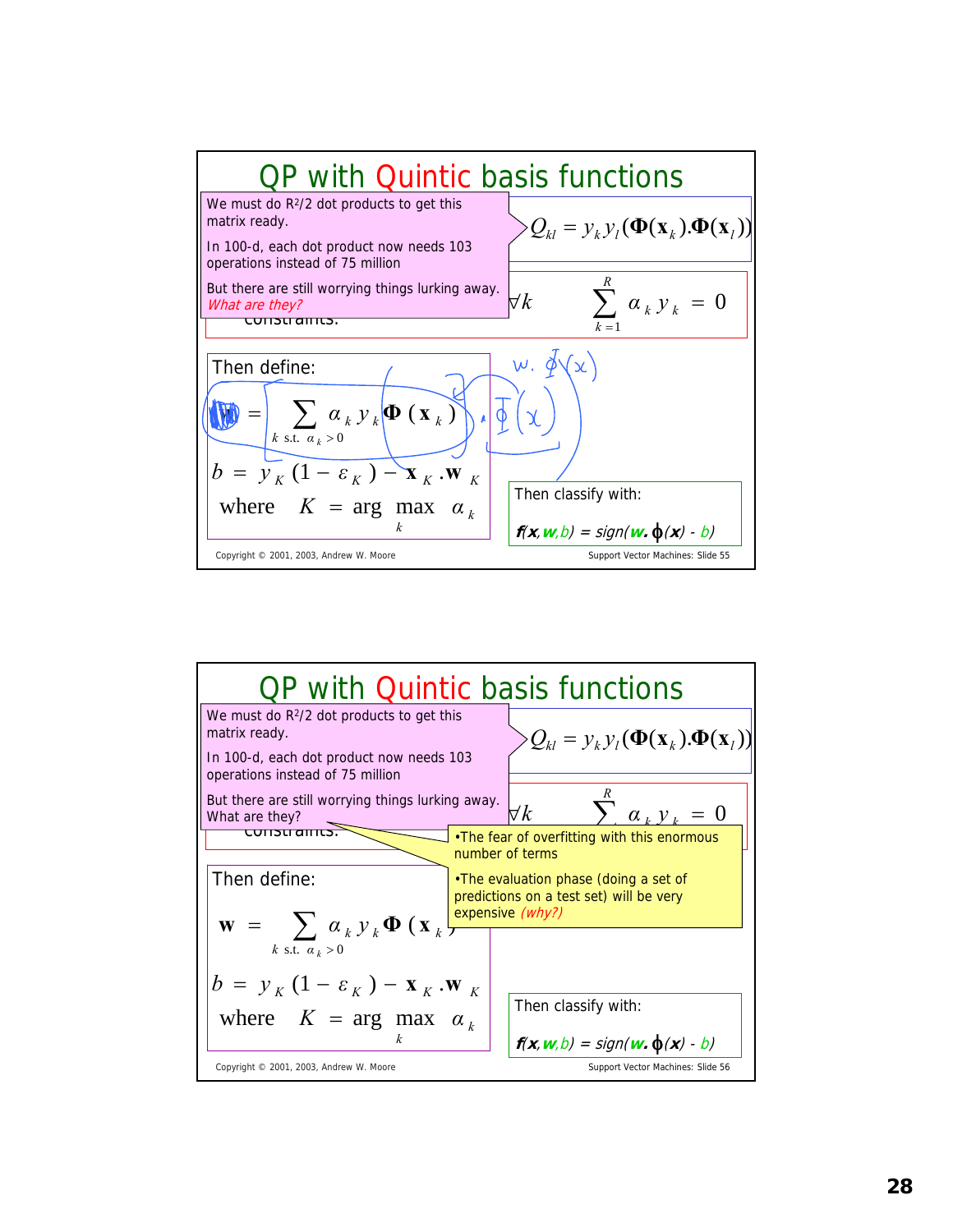

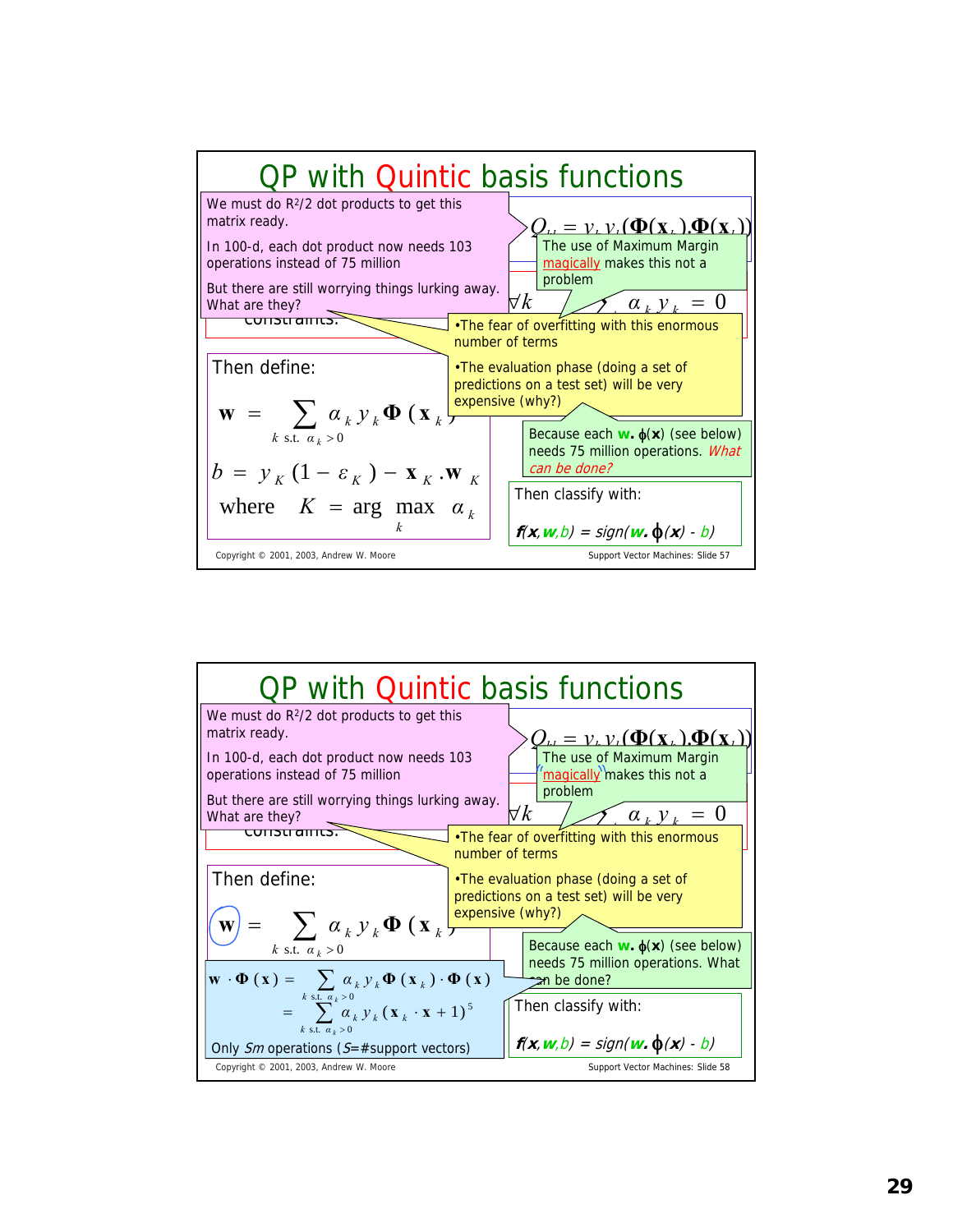

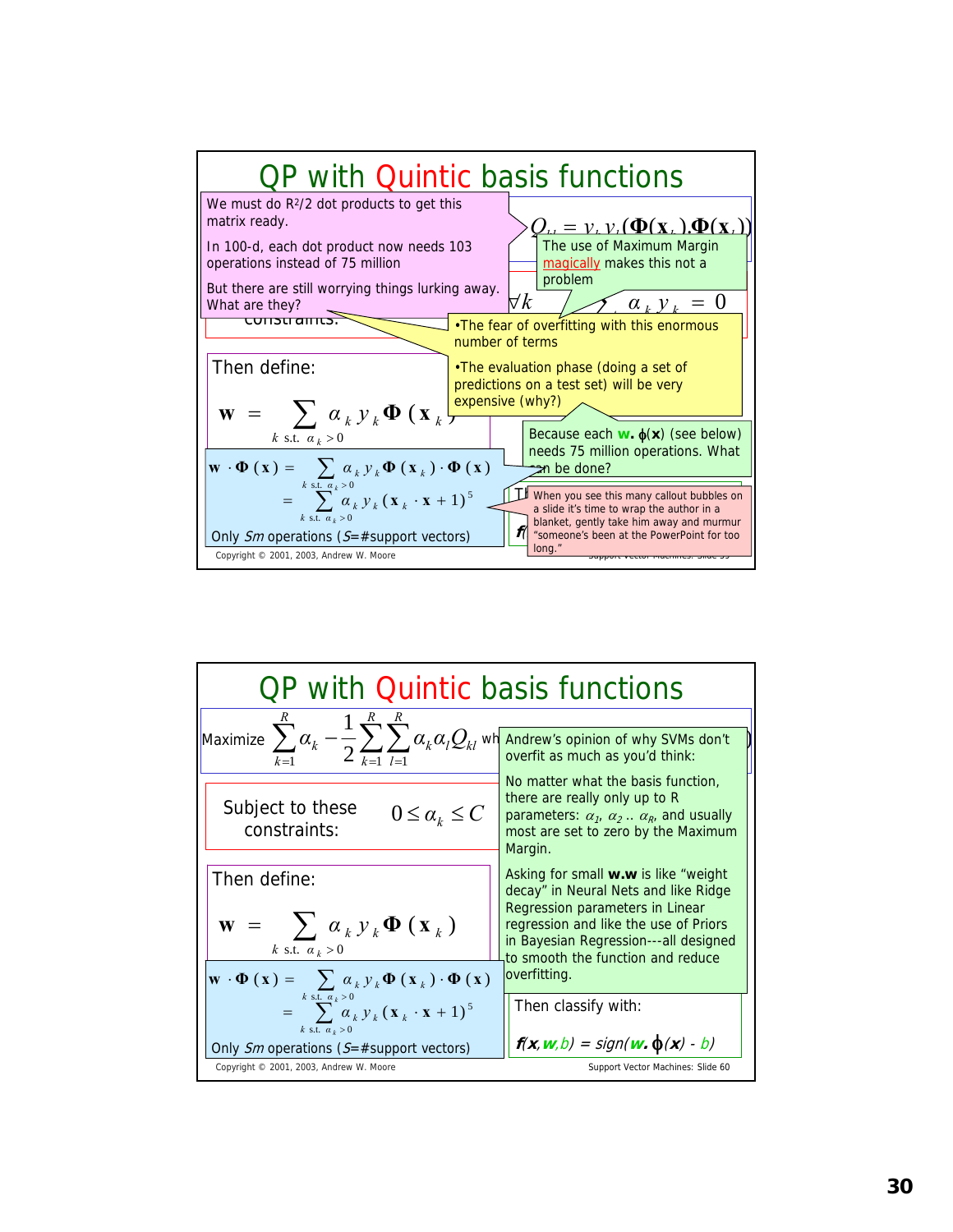

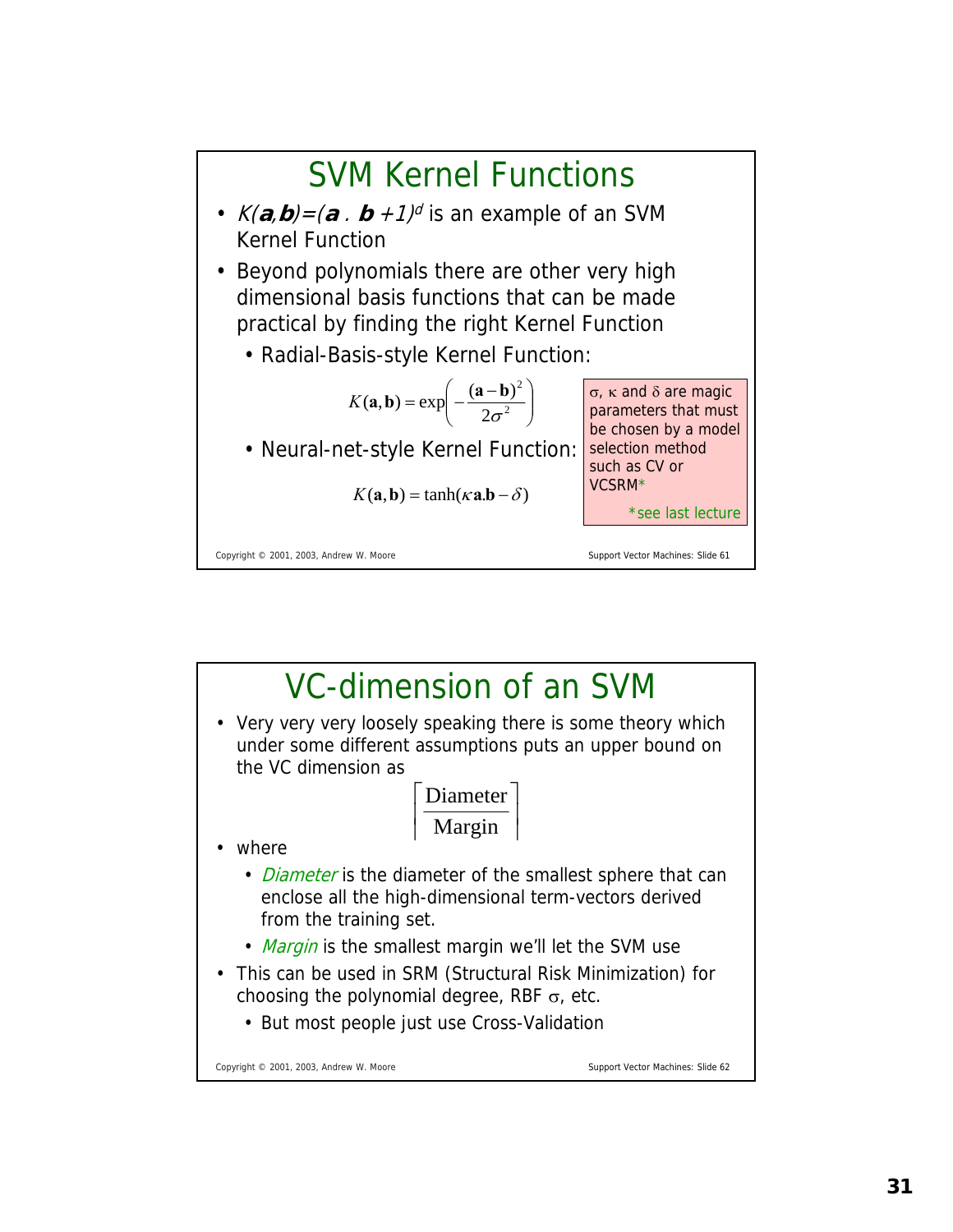